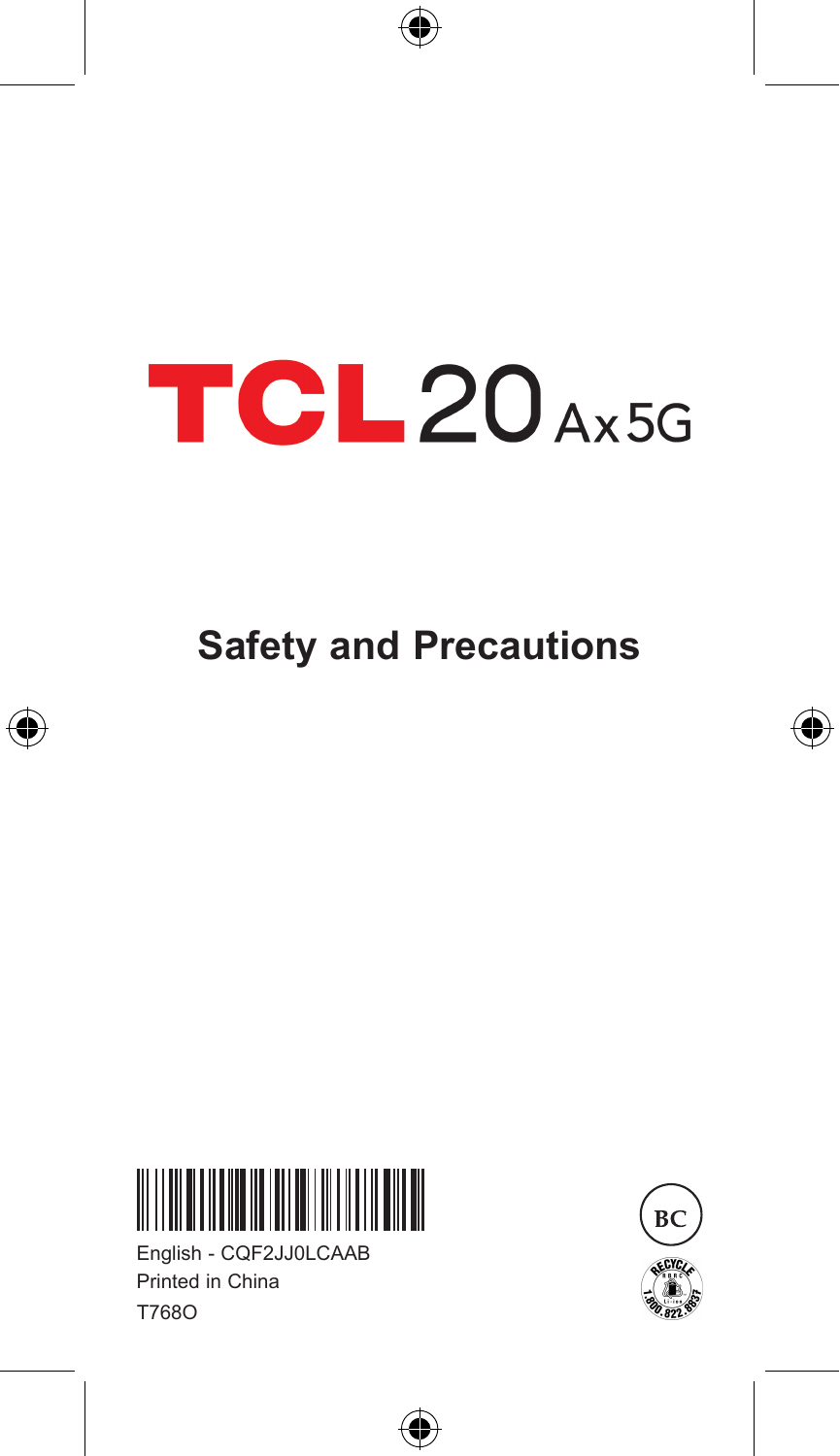## **SAR**

This product meets applicable national SAR limits of 1.6 W/kg. The specific maximum SAR values can be found in the **Radio waves** section.

When carrying the product or using it while worn on your body, either use an approved accessory such as a holster or otherwise maintain a distance of 15 mm from the body to ensure compliance with RF exposure requirements. Note that the product may be transmitting even if you are not making a phone call.



#### **PROTECT YOUR HEARING**

To prevent possible hearing damage, do not listen at high volume levels for long periods. Exercise caution when holding your phone near your ear while the loudspeaker is in use.



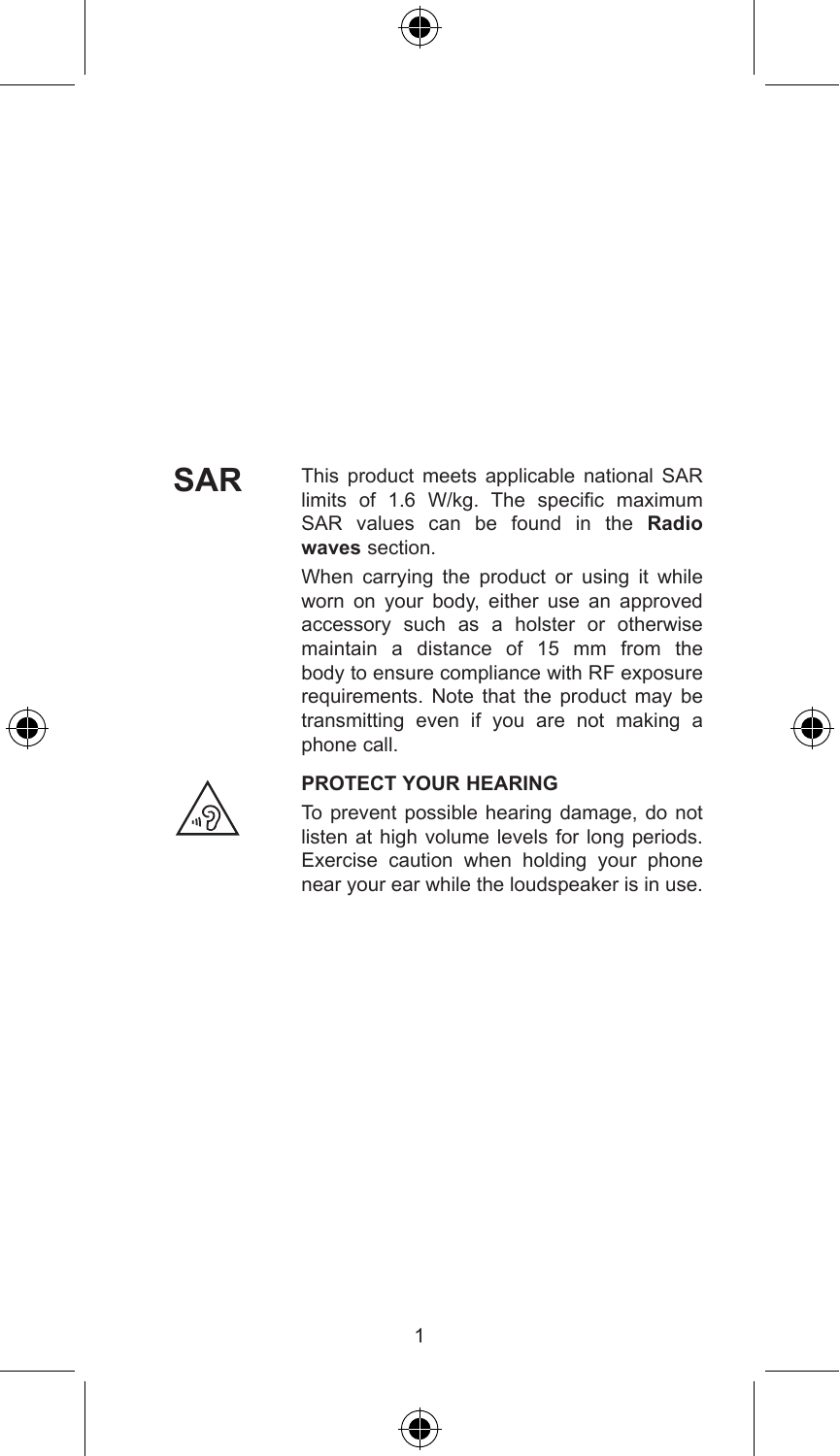

# Safety and use ..........

We recommend that you read this chapter carefully before using your phone. The manufacturer disclaims any liability for damage, which may result as a consequence of improper use or use contrary to the instructions contained herein.

## **TRAFFIC SAFETY:**

Given that studies show that using a phone while driving a vehicle constitutes a real risk, even when the hands-free kit is used (car kit, headset, etc.), drivers are requested to refrain from using their phone when the vehicle is not parked. Check the laws and regulations on the use of wireless phones and their accessories in the areas where you drive. Always obey them. The use of these devices may be prohibited or restricted in certain areas.

## **CONDITIONS OF USE:**

- • You are advised to switch off the phone from time to time to optimize its performance.
- Remember to abide by local authority rules of mobile phone use on aircrafts.
- If your phone is a unibody device, where the back cover and battery are not removable, disassembling the phone will void your warranty. Disassembling the phone can cause bodily injury if the battery is punctured.
- • Always handle your phone with care and keep it in a clean and dust-free place.
- • Do not allow your phone to be exposed to adverse weather or environmental conditions, such as moisture, humidity, rain, infiltration of liquids, dust, sea air, etc. The manufacturer's recommended operating temperature range is -10°C (14°F) to +45°C (113°F). At over 45°C (113°F), the legibility of the phone's display may be temporarily impaired.
- • Do not open, dismantle, or attempt to repair your phone yourself.
- Do not drop, throw, or bend your phone.
- Use only batteries, battery chargers, and accessories which are recommended by TCL Communication Ltd. and its affiliates and which are compatible with your phone model. TCL Communication Ltd. and its affiliates disclaim any liability for damage caused by the use of other chargers or batteries.
- • Your phone should not be disposed of in a municipal waste. Please check local regulations for disposal of electronic products.



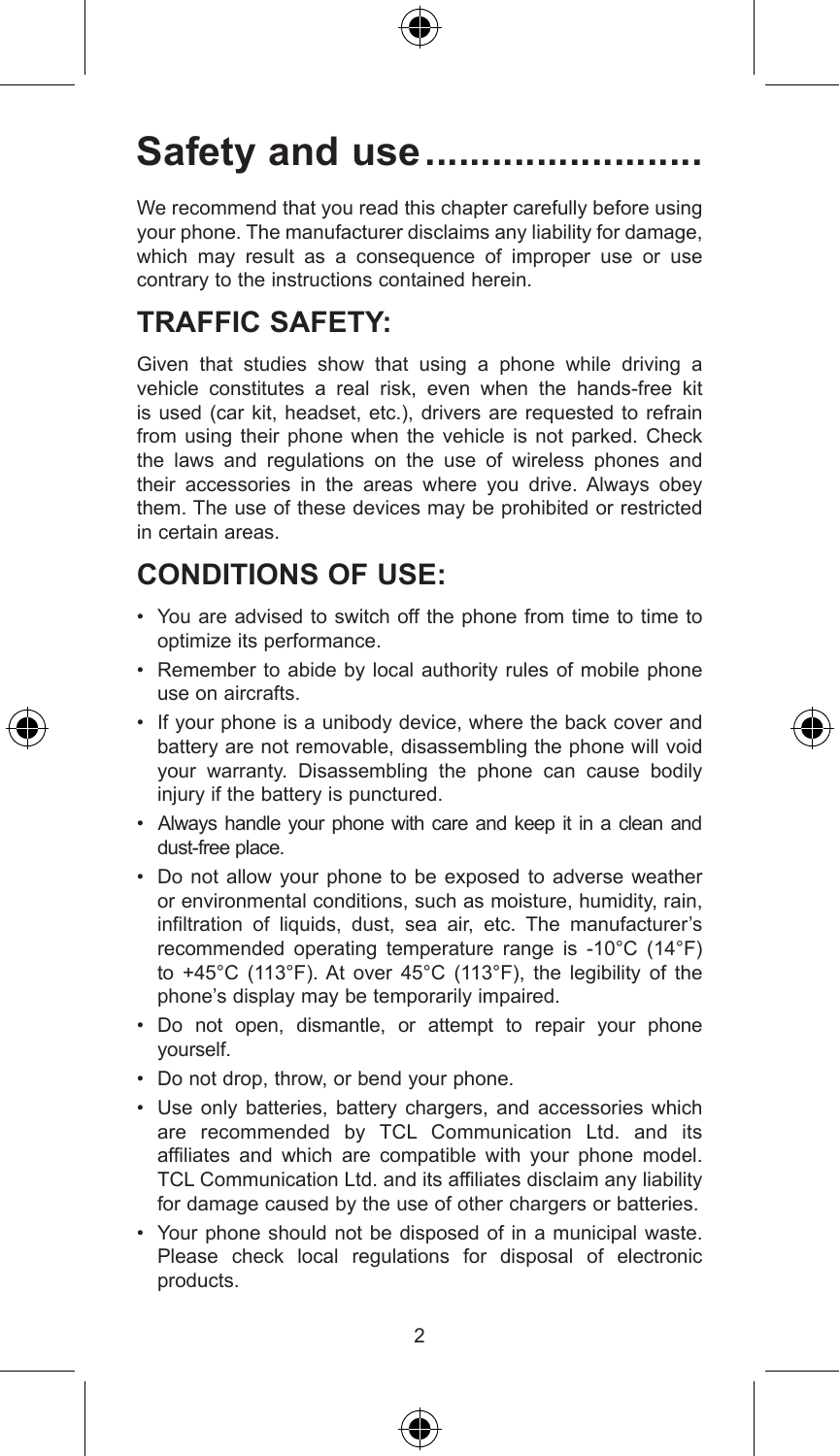- Remember to make backup copies or keep a written record of all important information stored on your phone.
- Some people may suffer epileptic seizures or blackouts when exposed to flashing lights, or when playing video games. These seizures or blackouts may occur even if a person has never experienced them before. If you have experienced seizures or blackouts, or if you have a family history of such occurrences, please consult your doctor before playing video games on your phone or enabling a flashing-lights feature on your phone.
- Parents should monitor their children's use of video games or other features that incorporate flashing lights on the phones. All persons should discontinue use and consult a doctor if any of the following symptoms occur: convulsion, eye or muscle twitching, loss of awareness, orientation, or movements.

#### **PRIVACY:**

Please note that you must respect the laws and regulations in force in your jurisdiction or other jurisdiction(s) where you will use your phone regarding taking photographs and recording sounds with your phone. Pursuant to such laws and regulations, it may be strictly forbidden to take photographs and/or to record the voices of other people or any of their personal attributes, and reproduce or distribute them, as this may be considered to be an invasion of privacy. It is the user's sole responsibility to ensure that prior authorization has been obtained, if necessary, in order to record private or confidential conversations or take a photograph of another person; the manufacturer, the seller or vendor of your phone (including the carrier) disclaim any liability which may result from improper use of the phone.

#### **BATTERY:**

#### **For a non-unibody device:**

Observe the following precautions:

- • Do not attempt to open the battery (due to the risk of toxic fumes and burns).
- • Do not puncture, disassemble, or cause a short circuit in the battery.
- Do not burn or dispose of a used battery in household garbage or store it at temperatures above 60°C (140°F).

Batteries must be disposed of in accordance with locally applicable environmental regulations. Only use the battery for the purpose for which it was designed. Never use damaged batteries or those not recommended by TCL Communication Ltd. and/or its affiliates.



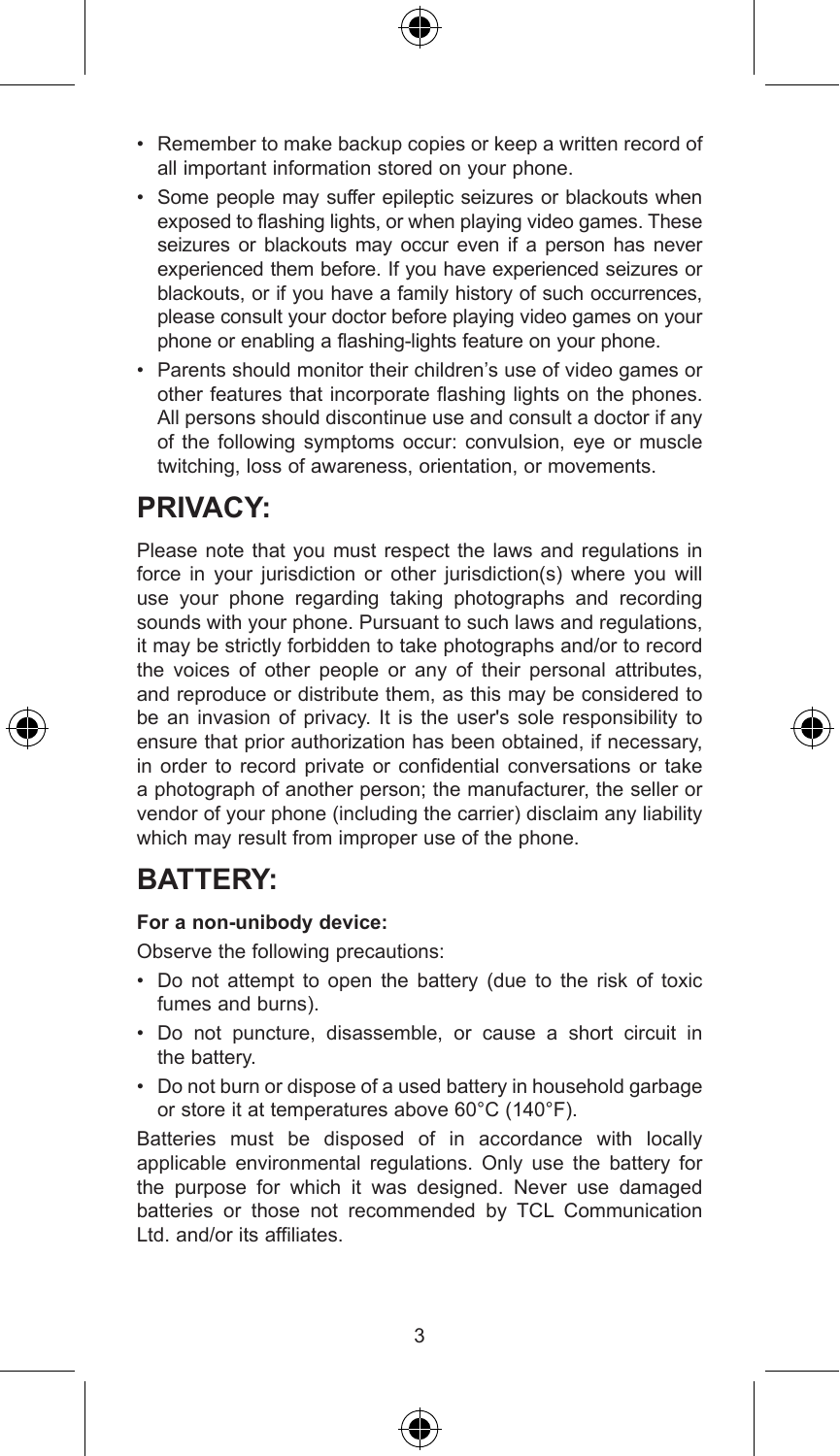

#### **For a non-unibody device with a non-removable battery:**

Observe the following precautions:

- Do not attempt to eject, replace, or open the battery.
- Do not puncture, disassemble, or cause a short circuit in the battery.
- • Do not burn or dispose of your phone in household garbage or store it at temperature above 60°C (140°F).

Phone and battery must be disposed of in accordance with locally applicable environmental regulations.

#### **For a unibody device:**

Observe the following precautions:

- Do not attempt to open the back cover.
- Do not attempt to eject, replace, or open the battery.
- Do not puncture the back cover of your phone.
- • Do not burn or dispose of your phone in household rubbish or store it at temperature above 60°C (140°F).

Phone and battery as a unibody device must be disposed of in accordance with locally applicable environmental regulations.



This symbol on your phone, the battery, and the accessories means that these products must be taken to collection points at the end of their life:

- Municipal waste disposal centers with specific bins for these types of equipment.
	- • Collection bins at points of sale.

They will then be recycled, preventing substances being disposed of in the environment, so that their components can be reused.

#### **In European Union countries:**

These collection points are accessible free of charge.

All products with this sign must be brought to these collection points.

#### **In non-European Union jurisdictions:**

Items of equipment with this symbol are not to be thrown into ordinary bins if your jurisdiction or your region has suitable recycling and collection facilities; instead they are to be taken to collection points for them to be recycled.

In the United States you may learn more about CTIA's Recycling Program at http://www.gowirelessgogreen.org/

**CAUTION:** RISK OF EXPLOSION IF BATTERY IS REPLACED BY AN INCORRECT TYPE. DISPOSE OF USED BATTERIES ACCORDING TO THE INSTRUCTIONS.

**WARNING:** This product contains chemicals known to the State of California to cause cancer and birth defects or other reproductive harm.



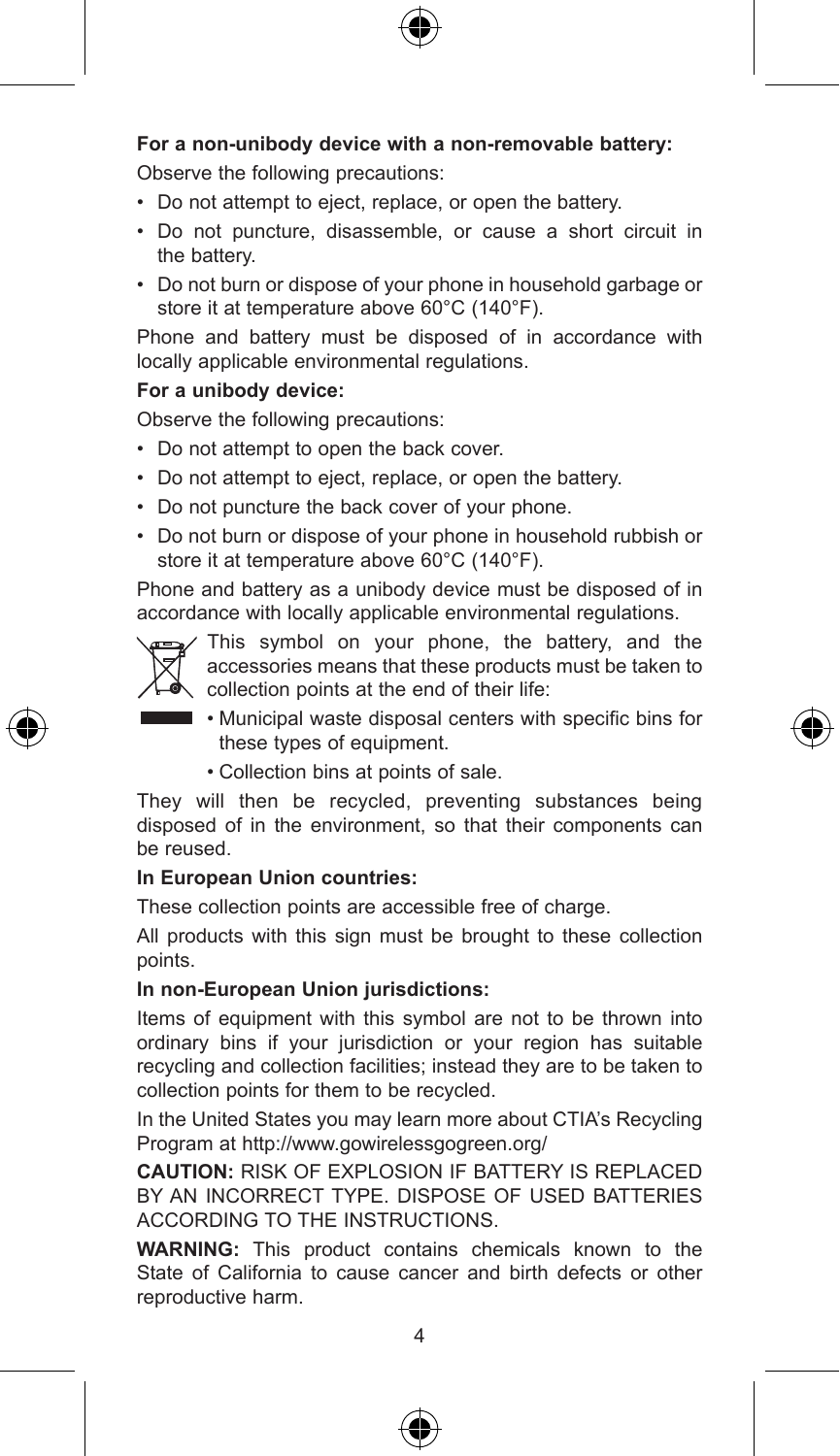

#### **CHARGERS:**

Home A.C./ Travel chargers will operate within the temperature range of: 0°C (32°F) to 40°C (104°F).

The chargers designed for your phone meet the standard for safety of information technology equipment and office equipment use. Due to different applicable electrical specifications, a charger you purchased in one jurisdiction may not work in another jurisdiction. They should be used for the purpose of charging only.

Characteristics of power supply (depending on the country):

Travel charger: Input: 100-240V, 50/60Hz, 0.5A

Output: 5V, 3A/ 9V, 2A/ 12V, 1.5A

Battery: Lithium 4500mAh

# Radio waves...

THIS PHONE MEETS THE GOVERNMENT'S REQUIREMENTS FOR EXPOSURE TO RADIO WAVES.

Your phone is a radio transmitter and receiver. It is designed and manufactured not to exceed the emission limits for exposure to radio-frequency (RF) energy. These limits are part of comprehensive guidelines and establish permitted levels of RF energy for the general population. The guidelines are based on standards that were developed by independent scientific organizations through periodic and thorough evaluation of scientific studies. These guidelines include a substantial safety margin designed to ensure the safety of all persons, regardless of age and health.

The exposure standard for phones employs a unit of measurement known as the Specific Absorption Rate, or SAR. The SAR limit set by public authorities such as the Federal Communications Commission of the US Government (FCC), or by Innovation, Science and Economic Development Canada (ISEDC), is 1.6 W/kg averaged over 1 gram of body tissue. Tests for SAR are conducted using standard operating positions with the phone transmitting at its highest certified power level in all tested frequency bands.

This device is complied with SAR for general population / uncontrolled exposure limits in ANSI/IEEE C95.1-1992 and had been tested in accordance with the measurement methods and procedures specified in IEEE1528.

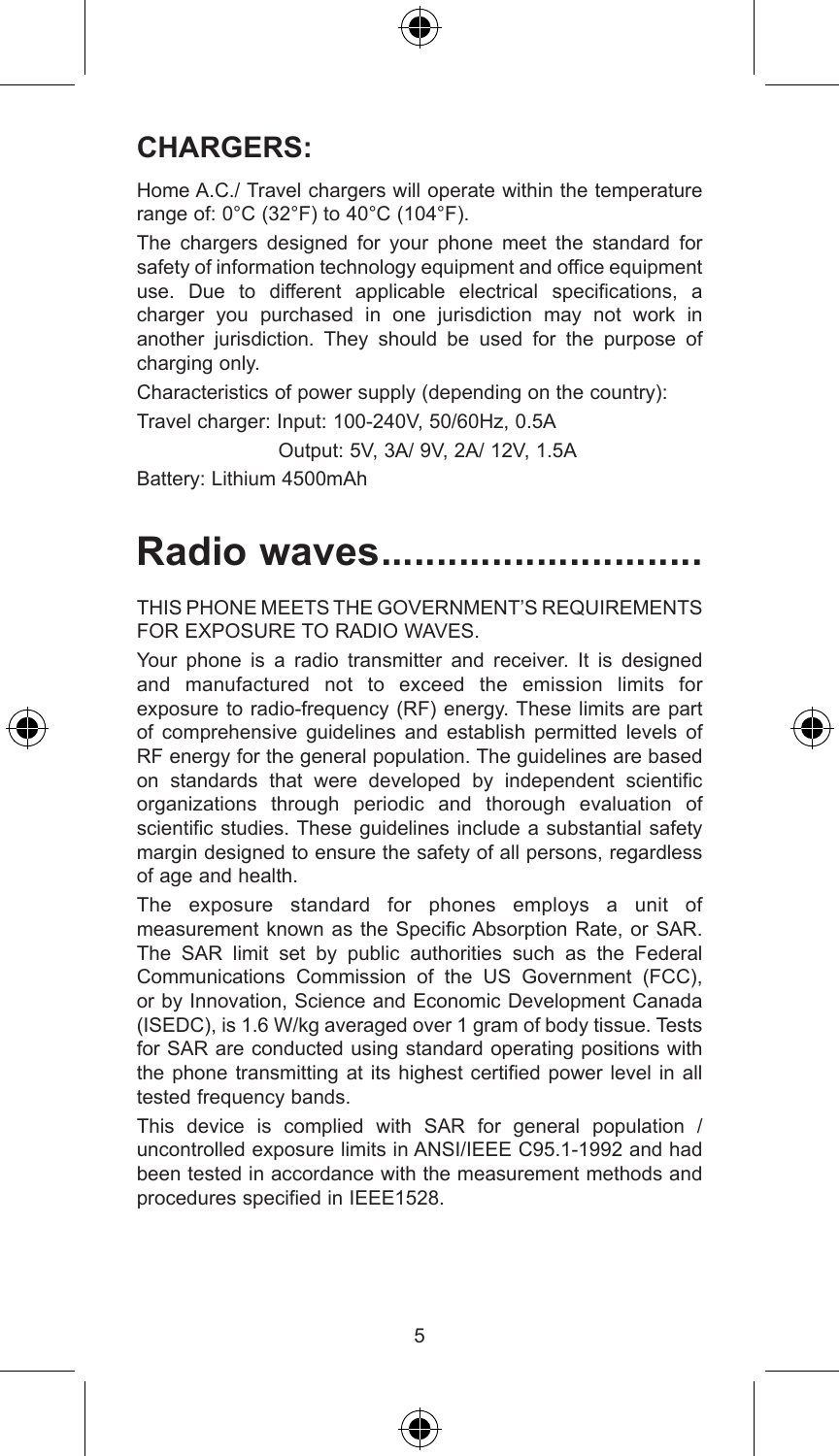

The FCC has granted an Equipment Authorization for this model phone with all reported SAR levels evaluated as in compliance with the FCC RF exposure guidelines. SAR information on this model phone is on file with the FCC and can be found under the Display Grant section of www.fcc.gov/oet/ea/fccid after searching on FCC ID : 2ACCJH137

Although the SAR is determined at the highest certified power level, the actual SAR level of the phone while operating can be well below the maximum value. This is because the phone is designed to operate at multiple power levels so as to use only the power required to reach the network. In general, the closer you are to a wireless base station antenna, the lower the power output of the phone. Before a phone model is available for sale to the public, compliance with national regulations and standards must be shown.

The highest SAR value for this model phone when tested is 1 W/Kg for use at the ear and 0.8 W/Kg for use close to the body.

While there may be differences between the SAR levels of various phones and at various positions, they all meet the government requirement for RF exposure.

For body-worn operation, the phone meets FCC RF exposure guidelines provided that it is used with a non-metallic accessory with the handset at least 15 mm from the body. Use of other accessories may not ensure compliance with FCC RF exposure guidelines.

Additional information on SAR can be found on the Cellular Telecommunications & Internet Association (CTIA) Web site: http://www.ctia.org/

The World Health Organization (WHO) considers that present scientific information does not indicate the need for any special precautions for use of phones. If individuals are concerned, they may choose to limit their own or their children's RF exposure by limiting the length of calls, or using "hands-free" devices to keep phones away from the head and body. Additional WHO information about electromagnetic fields and public health is available on the following website: http://www.who.int/peh-emf.

Note: This equipment has been tested and found to comply with the limits for a Class B digital device pursuant to part 15 of the FCC Rules. These limits are designed to provide reasonable protection against harmful interference in a residential installation. This equipment generates, uses and can radiate radio frequency energy and, if not installed and used in accordance with the instructions, may cause harmful interference to radio communications. However, there is no guarantee that interference to radio or television reception, which can be determined by turning the equipment off and on, the user is encouraged to try to correct the interference by one or more of the following measures:



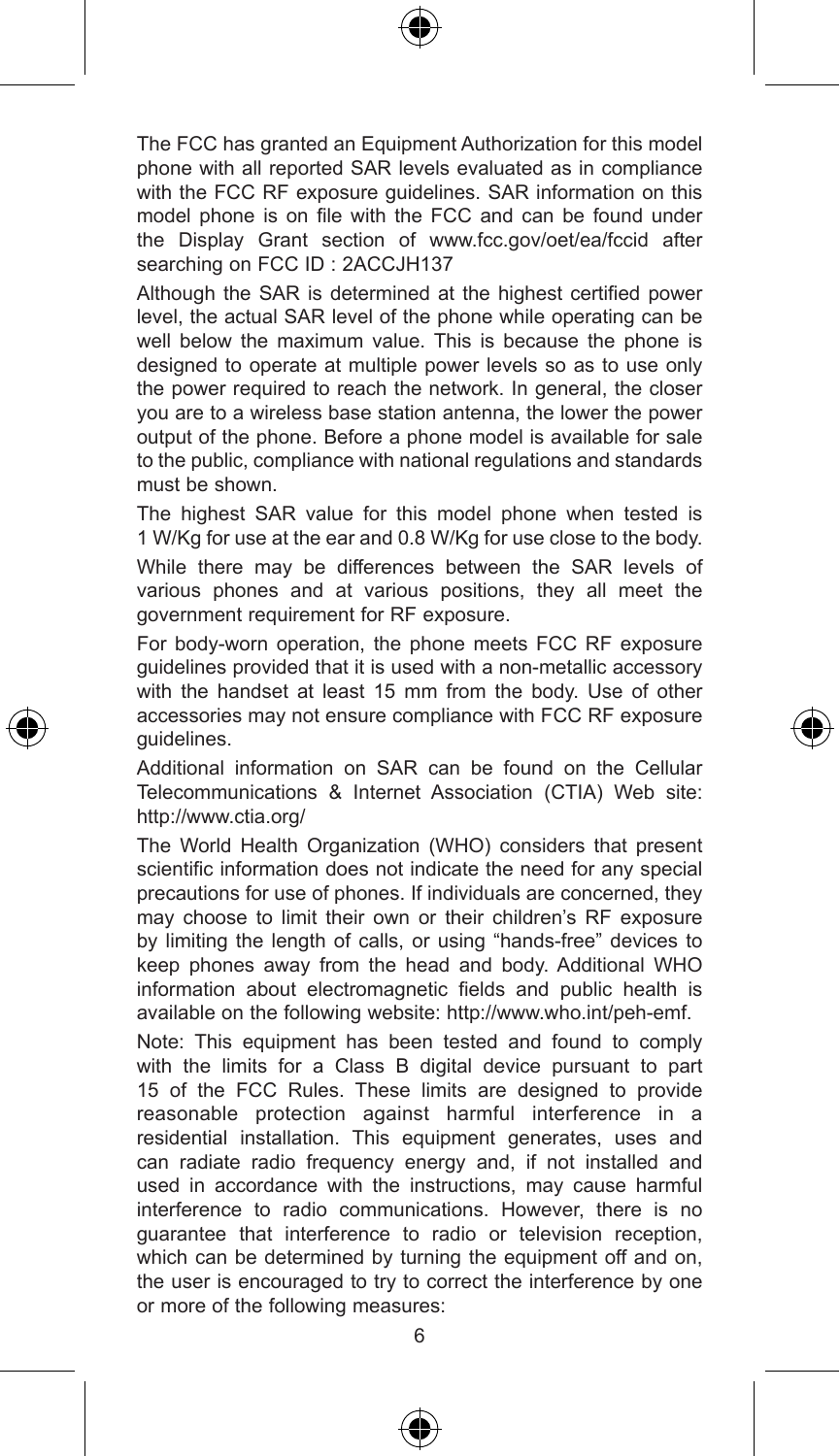- Reorient or relocate the receiving antenna.
- Increase the separation between the equipment and receiver.
- • Connect the equipment into an outlet on a circuit different from that to which the receiver is connected.
- • Consult the dealer or an experienced radio/ TV technician for help.

Changes or modifications not expressly approved by the party responsible for compliance could void the user's authority to operate the equipment.

For the receiver devices associated with the operation of a licensed radio service (e.g. FM broadcast), they bear the following statement:

This phone complies with Part 15 of the FCC Rules.

Operation is subject to the following two conditions:

- This device may not cause harmful interference.
- This device must accept any interference received, including interference that may cause undesired operation.

Your phone is equipped with a built-in antenna. For optimal operation, you should avoid touching it or degrading it.

As mobile devices offer a range of functions, they can be used in positions other than against your ear. In such circumstances the device will be compliant with the guidelines when used with a headset or usb data cable.

If you are using another accessory ensure that whatever product is used is free of any metal and that it positions the phone at least 15 mm away from the body.

Please note that when using an accessory some of your personal data may be shared with the main device. It is your own responsibility to protect your own personal data, not to share with it with any unauthorized devices or third party devices connected to yours. For products with Wi-Fi features, only connect to trusted Wi-Fi networks. Also when using your product as a hotspot (where available), use network security. These precautions will help prevent unauthorized access to your device. Your product can store personal information in various locations including a SIM card, memory card, and built-in memory. Be sure to remove or clear all personal information before you recycle, return, or give away your product. Choose your apps and updates carefully, and only install them from trusted locations. Some apps can impact your product's performance and/or have access to private information including account details, call data, location details and network resources.





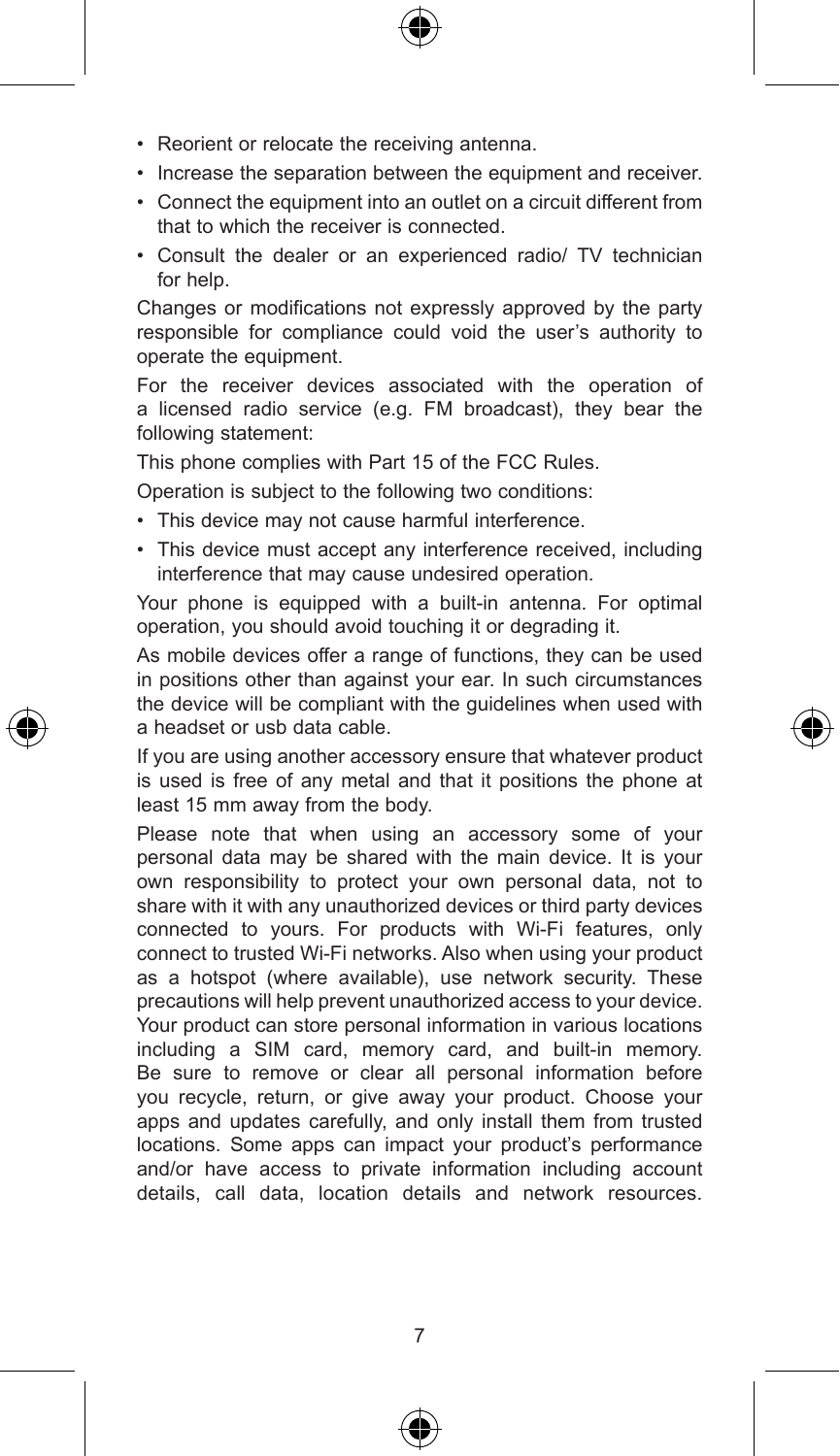

Note that any data shared with TCL Communication Ltd. is stored in accordance with applicable data protection legislation. For these purposes TCL Communication Ltd. implements and maintains appropriate technical and organizational measures to protect all personal data, for example against unauthorized or unlawful processing and accidental loss, destruction or damage, whereby the measures shall provide a level of security that is appropriate with regard to:

- the technical possibilities available;
- the costs for implementing the measures;
- the risks involved with the processing of the personal data; and
- the sensitivity of the personal data processed.

You can access, review, and edit your personal information at any time by logging into your user account, visiting your user profile or by contacting us directly. Should you require us to edit or delete your personal data, we may ask you to provide us with evidence of your identity before we can act on your request.

# **Licenses �����������������������������������**

|                           | microSD Logo is a trademark of SD-3C, LLC.                                                                                                                                                                                                                                                          |
|---------------------------|-----------------------------------------------------------------------------------------------------------------------------------------------------------------------------------------------------------------------------------------------------------------------------------------------------|
| ิ่⊁                       | The Bluetooth word mark and logos are owned<br>by the Bluetooth SIG, Inc. and any use of<br>such marks by TCL Communication Ltd. and<br>its affiliates is under licence. Other trademarks<br>and trade names are those of their respective<br>owners.<br>TCL T768O Bluetooth Declaration ID D054212 |
| WIFi)<br><b>CERTIFIED</b> | The Wi-Fi Logo is a certification mark of the<br>Wi-Fi Alliance.                                                                                                                                                                                                                                    |
| Google                    | Google, the Google logo, Android, the Android<br>logo, Google Search ™, Google Maps ™, Gmail ™,<br>YouTube, Google Play Store, Google Latitude ™,<br>and Hangouts ™ are trademarks of Google Inc.                                                                                                   |
|                           |                                                                                                                                                                                                                                                                                                     |

The Android robot is reproduced or modified from work created and shared by Google and used according to terms described in the Creative Commons 3.0 Attribution License (the text will appear when you touch **Google legal** in **Settings > System > About phone > Legal information**) (1).

(1) May not be available in all countries.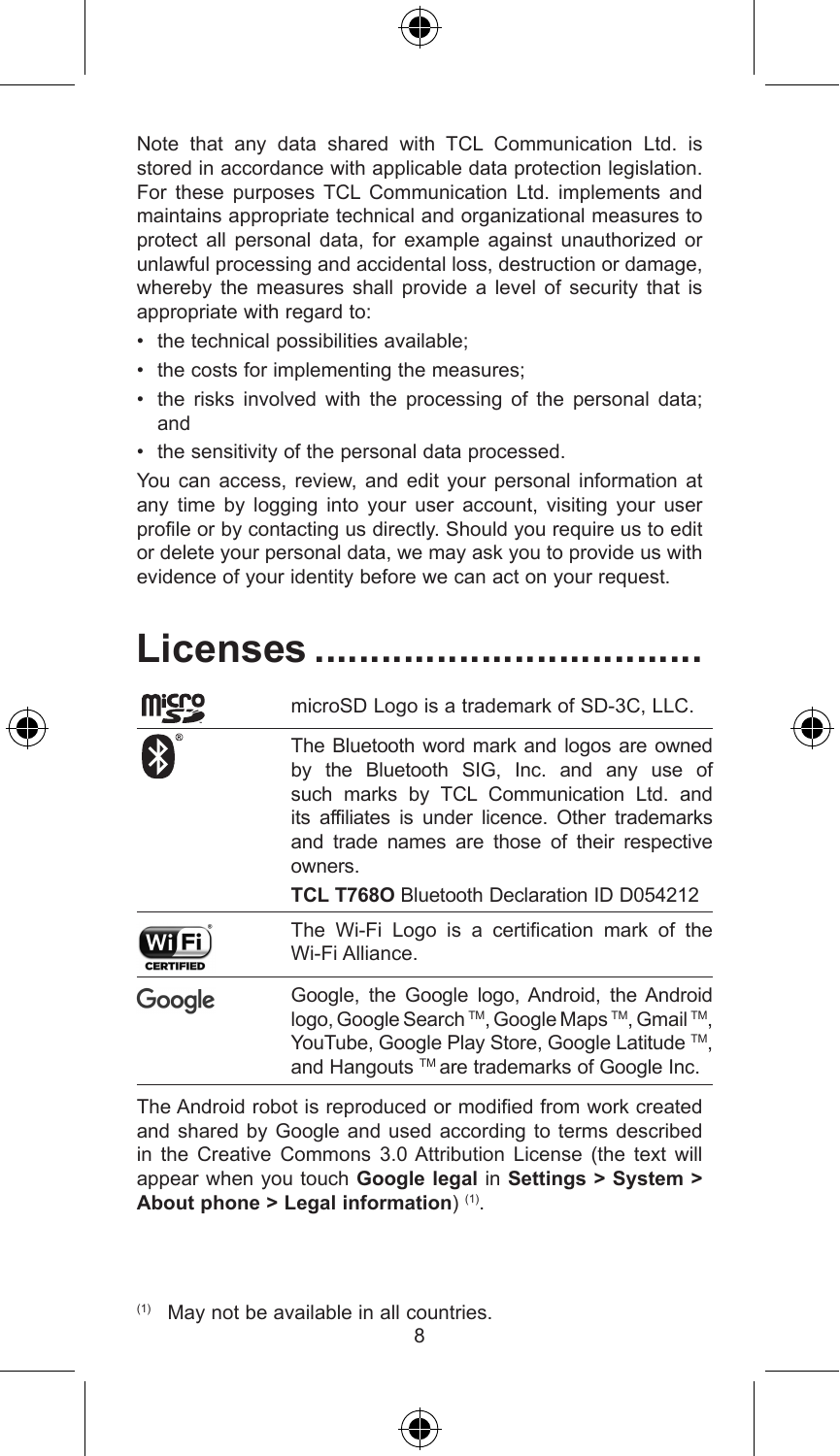

You have purchased a product which uses the open source (http://opensource.org/) programs mtd, msdosfs, netfilter/ iptables and initrd in object code and other open source programs licensed under the GNU General Public Licence and Apache Licence.

We will provide you with a complete copy of the corresponding source codes upon request within a period of three years from the distribution of the product by TCL Communication Ltd.

You may download the source codes from https://sourceforge. net/projects/tcl-mobile/files/. The provision of the source code is free of charge from the internet.

## **US Information Concerning the Federal Communications Commission ("FCC") Requirements for Hearing Aid Compatibility with Wireless Devices**

When wireless devices are used near hearing devices (such as hearing aids and cochlear implants), users may detect a buzzing, humming, or whining noise. Some hearing devices are more immune than others to this interference, and wireless devices also vary in the amount of interference that they generate.

The wireless telephone industry has developed ratings to assist hearing device users in finding wireless devices that may be compatible with their hearing devices. Not all wireless devices have been rated. Wireless devices that are rated will have the rating displayed on the box together with other relevant approval markings.

The ratings are not guarantees. Results will vary depending on the user's hearing device and hearing loss. If your hearing device is vulnerable to interference, you may not be able to use a rated wireless device successfully. Consulting with your hearing health professional and testing the wireless device with your hearing device is the best way to evaluate it for your personal needs.

This smartphone has been tested and rated for use with hearing aids for some of the wireless technologies that the smartphone uses. However, other wireless technologies may be used in this smartphone that have not been tested for use with hearing aids. It is important to try the different features of your smartphone thoroughly and in different locations to determine if you hear any interfering noise when using this smartphone with your hearing aid or cochlear implant. Consult your wireless service provider about its return and exchange policies, and for information about hearing aid compatibility.

Hearing aid compatibility rating for this smartphone: M3/T3.





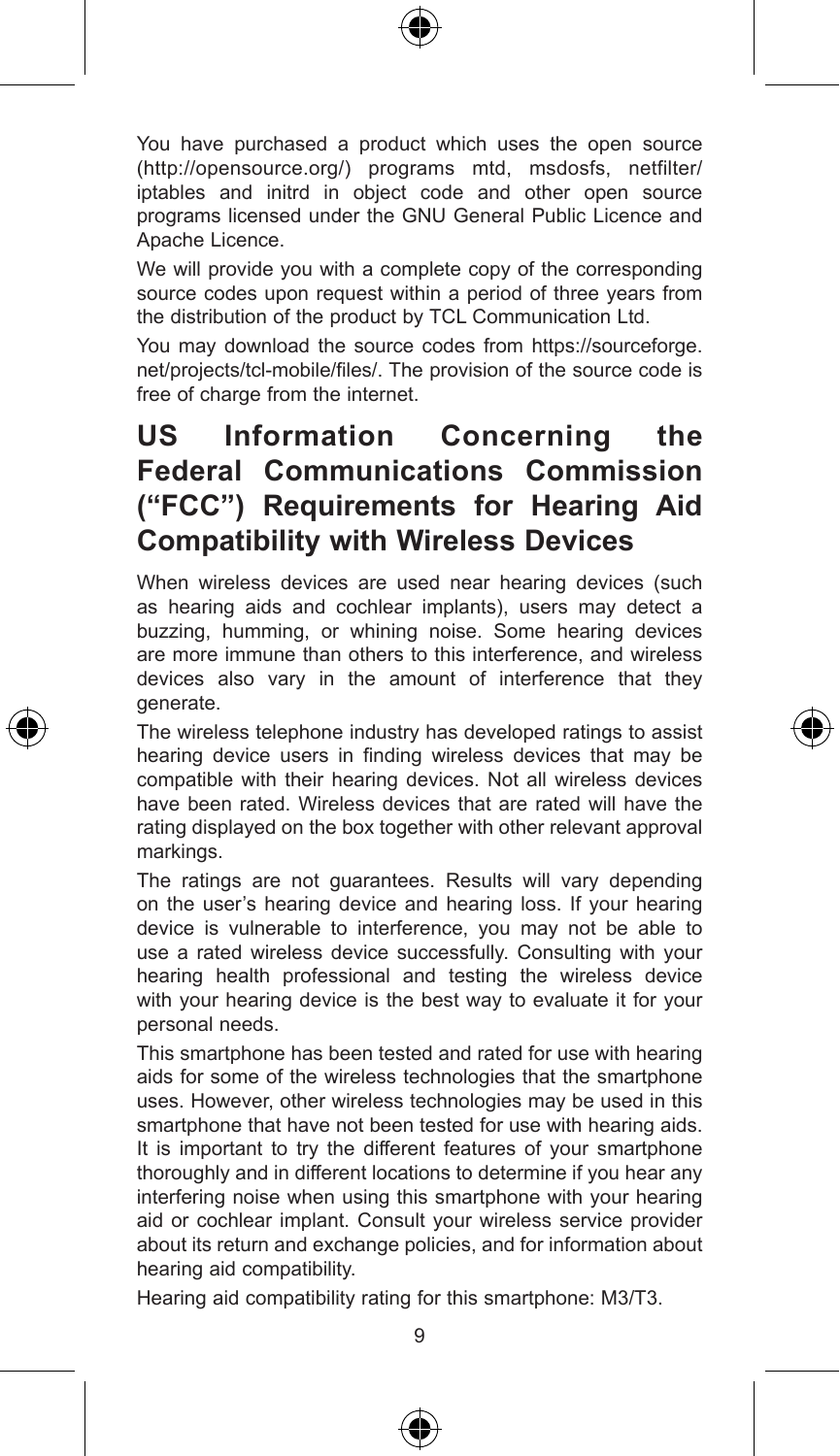

#### **How the ratings work**

**M-Ratings:** Wireless devices rated M3 or M4 meet FCC requirements and are likely to generate less interference to hearing devices than wireless devices that are not labeled. M4 is the better or higher of the two ratings.

**T-Ratings:** Wireless devices rated T3 or T4 meet FCC requirements and are likely to be more usable with a hearing device's telecoil (also known as a T Switch or Telephone Switch) than unrated wireless devices. T4 is the better or higher of the two ratings. Note that not all hearing devices have telecoils in them.

Hearing devices may also be measured for immunity to this type of interference. Your hearing device manufacturer or hearing health professional may help you find results for your hearing device. The more immune your hearing aid is, the less likely you are to experience interference noise from wireless devices. For more information about the actions that the FCC has taken

with regard to hearing aid compatibility with wireless devices and other steps that the FCC has taken to ensure that individuals with disabilities have access to telecommunications services, visit www.fcc.gov/cgb/dro.

FCC ID: 2ACCJH137.

- a) 20.19(f)(1): an explanation of the ANSI C63.19 rating system.
- b) 20.19(f)(2)(i) specified disclosure for handsets certified under ANSI C63.19 and not tested for T-Coil operations in accordance with the guidance issued by OET in KDB Publication 285076 D02 will require disclosure that the handset does not meet the relevant rating(s) with respect to such operation(s).





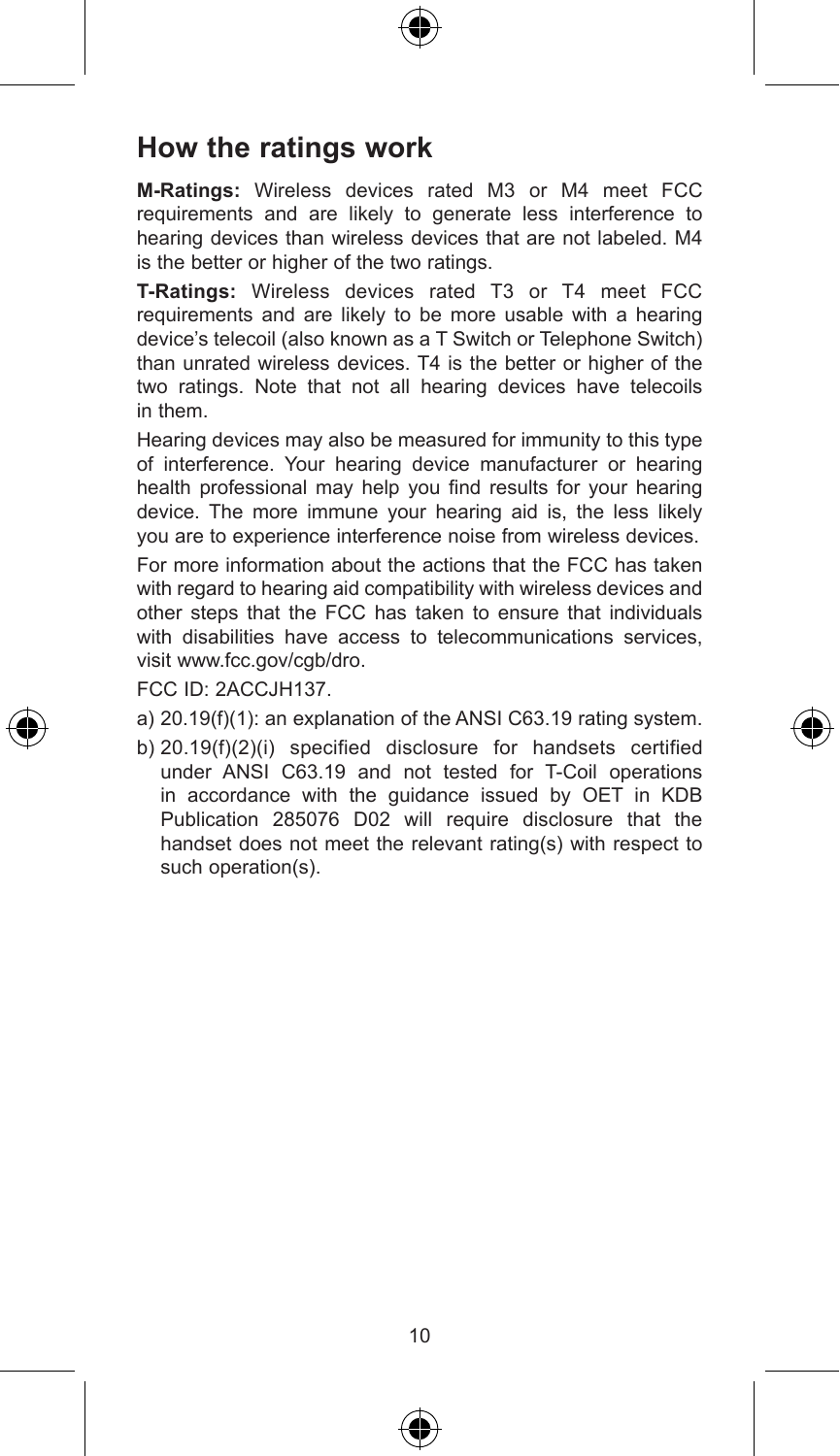

# General information ........

- **• Internet address:** www.tcl.com
- **• Manufacturer:** TCL Communication Ltd.
- **• Address:** 5/F, Building 22E, 22 Science Park East Avenue, Hong Kong Science Park, Shatin, NT, Hong Kong
- **• Electronic labeling path:** Touch **Settings > System > Regulatory & safety** or press \*#07# to find more information about labeling (1), such as FCC ID.

On our website, you will find our FAQ (Frequently Asked Questions) section. You can also contact us by email to ask any questions you may have.

Your phone is a transceiver that operates on GSM in quadband (850/900/1800/1900 MHz), UMTS in triple-band (B2/4/5), LTE (B2/4/5/12(MFBI)13/25/26/41/66/71), 5G (n2/n5/n25/n41/ n66/n71).

#### **Protection against theft (2)**

Your phone is identified by an IMEI (phone serial number) shown on the packaging label and in the phone's memory. We recommend that you note the number the first time you use your phone by entering \*#06# and keep it in a safe place. It may be requested by the police or your carrier if your phone is stolen. This number allows your phone to be blocked preventing a third person from using it, even with a different SIM card.

#### **Disclaimer**

There may be certain differences between the user manual description and the phone's operation, depending on the software release of your phone or specific carrier services.

TCL Communication Ltd. shall not be held legally responsible for such differences, if any, nor for their potential consequences, which responsibility shall be borne by the carrier exclusively.

#### **Warranty**

For information on warranty of your device, visit the USA and Canada websites at https://www.tcl.com/us/en/mobile/warranty



**WARNING** Cancer and Reproductive Harm www. P65Warnings.ca.gov

- (1) This may vary depending on country.
- (2) Contact your service provider to check service availability.



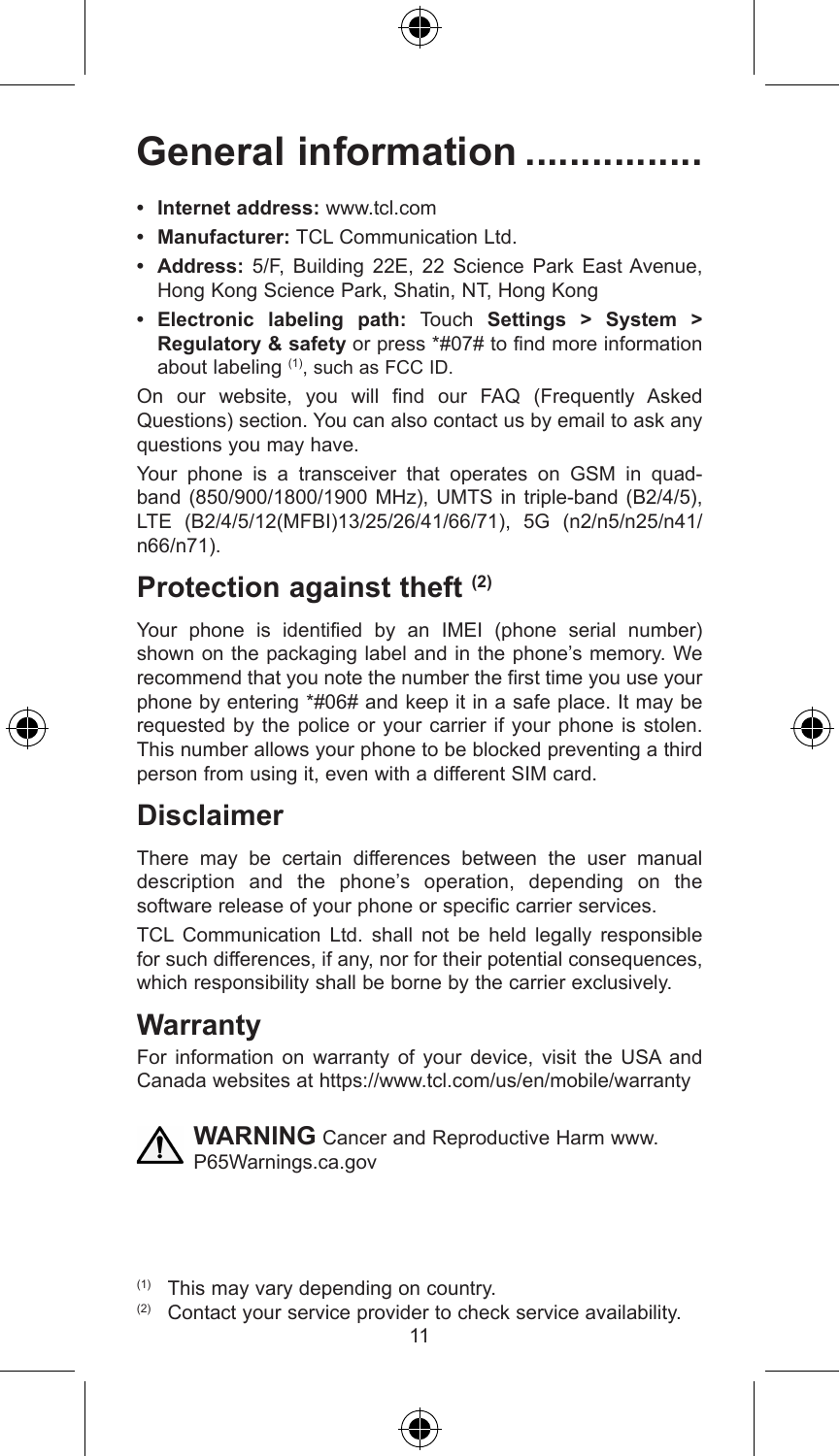

# Electronic Information ............

For more information on Electronic Recycling:

- 1) Visit TCL Electronic Recycling Program website at https:// www.tcl.com/us/en/mobile/accessibility-compliance/tclmobile-electronic-recycling-program.html, or
- 2) Call TCL USA Customer Support at 1-855-224-4228.

Battery Recycling (USA & Canada):

TCL partners with Call2Recycle® to offer a safe and convenient battery recycling program. For more information on our Battery Recycling Program, please visit the USA and Canada website at https://www.tcl.com/us/en/mobile/accessibility-compliance/tclmobile-battery-recycling-program.html

> TCL Communication Ltd. reserves the right to alter material or technical specification without prior notice.



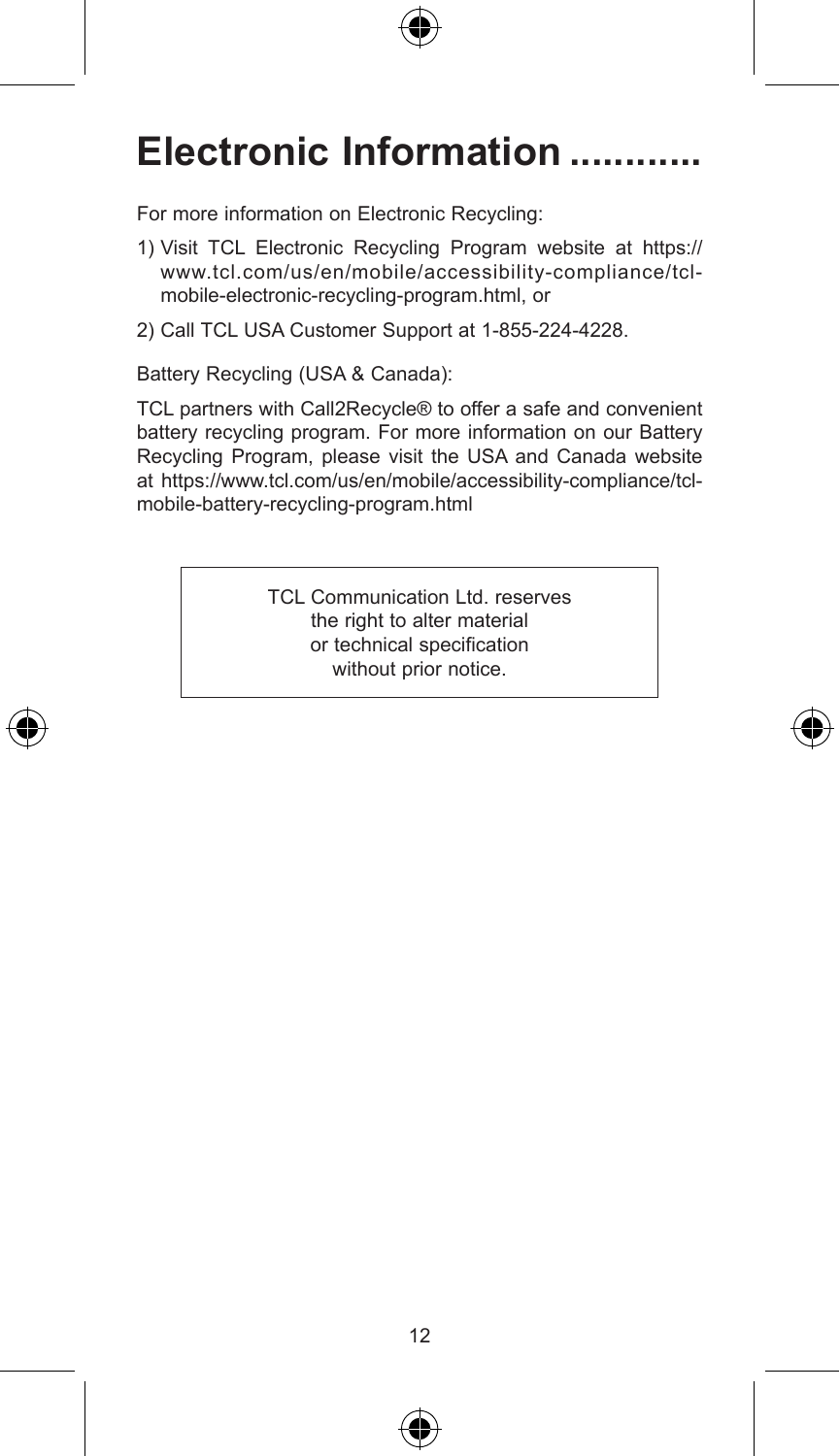# **TCL20Ax5G**

€

**Seguridad y precauciones**





T768O Español

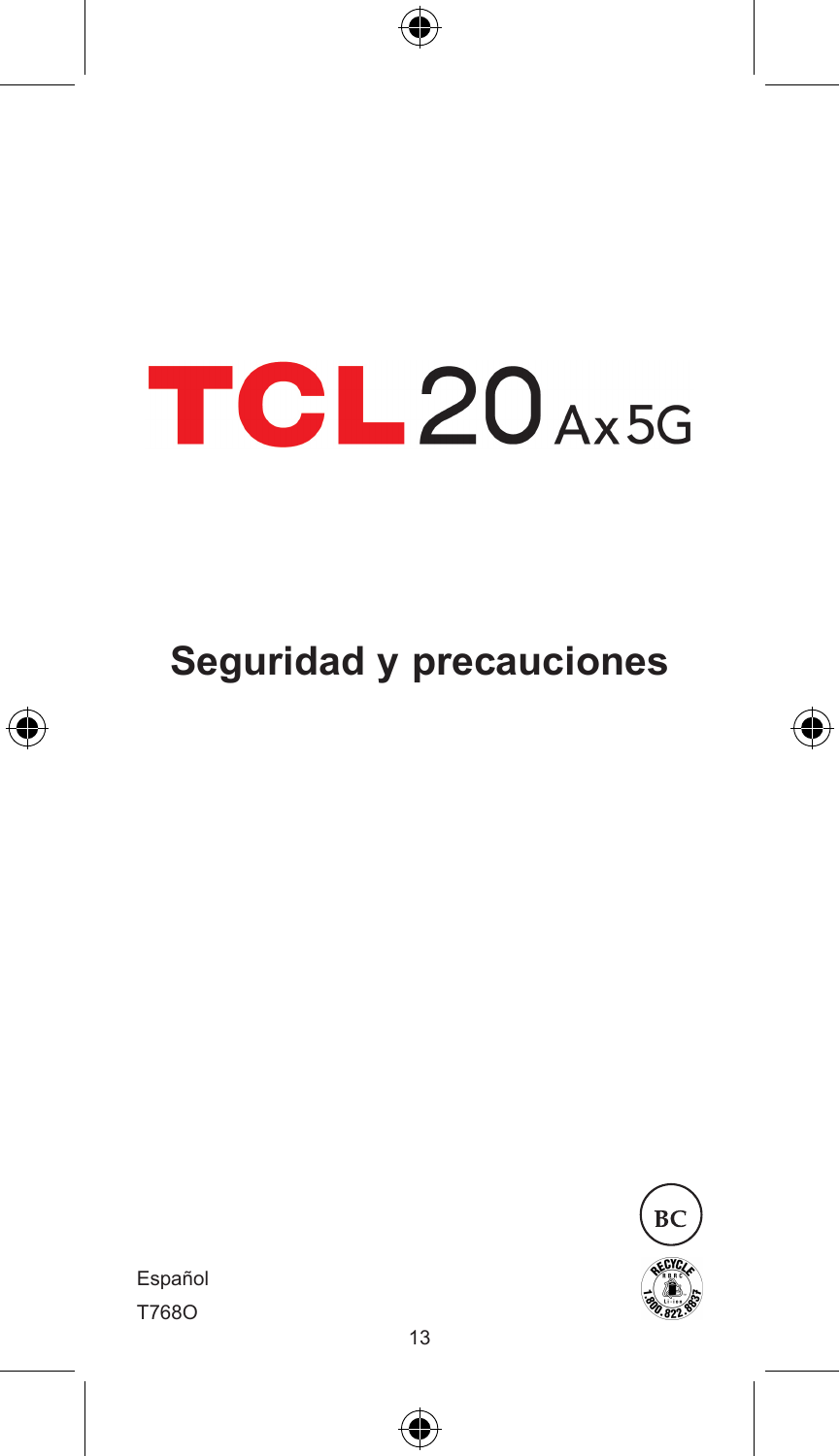

Por favor, lea esta información de seguridad y garantía antes de utilizar el dispositivo.

## **SAR**

Este producto cumple con el límite SAR nacional aplicable de 1.6 W/kg. Los valores SAR máximos específicos se encuentran en la sección **Ondas de radio**.

Al transportar el producto o al utilizarlo llevándolo sobre el cuerpo, utilice un accesorio aprobado, tal como una funda. De lo contrario, manténgalo a una distancia de 15 mm del cuerpo para asegurarse de que cumple con los requisitos de la exposición a RF. Tenga en cuenta que el producto puede emitir radiación aunque no esté realizando una llamada.



#### **PROTEJA SU AUDICIÓN**

Para evitar posibles daños auditivos, no escuche música a volumen alto durante largos períodos de tiempo. Tenga cuidado cuando escuche por la bocina con el teléfono cerca del oído.

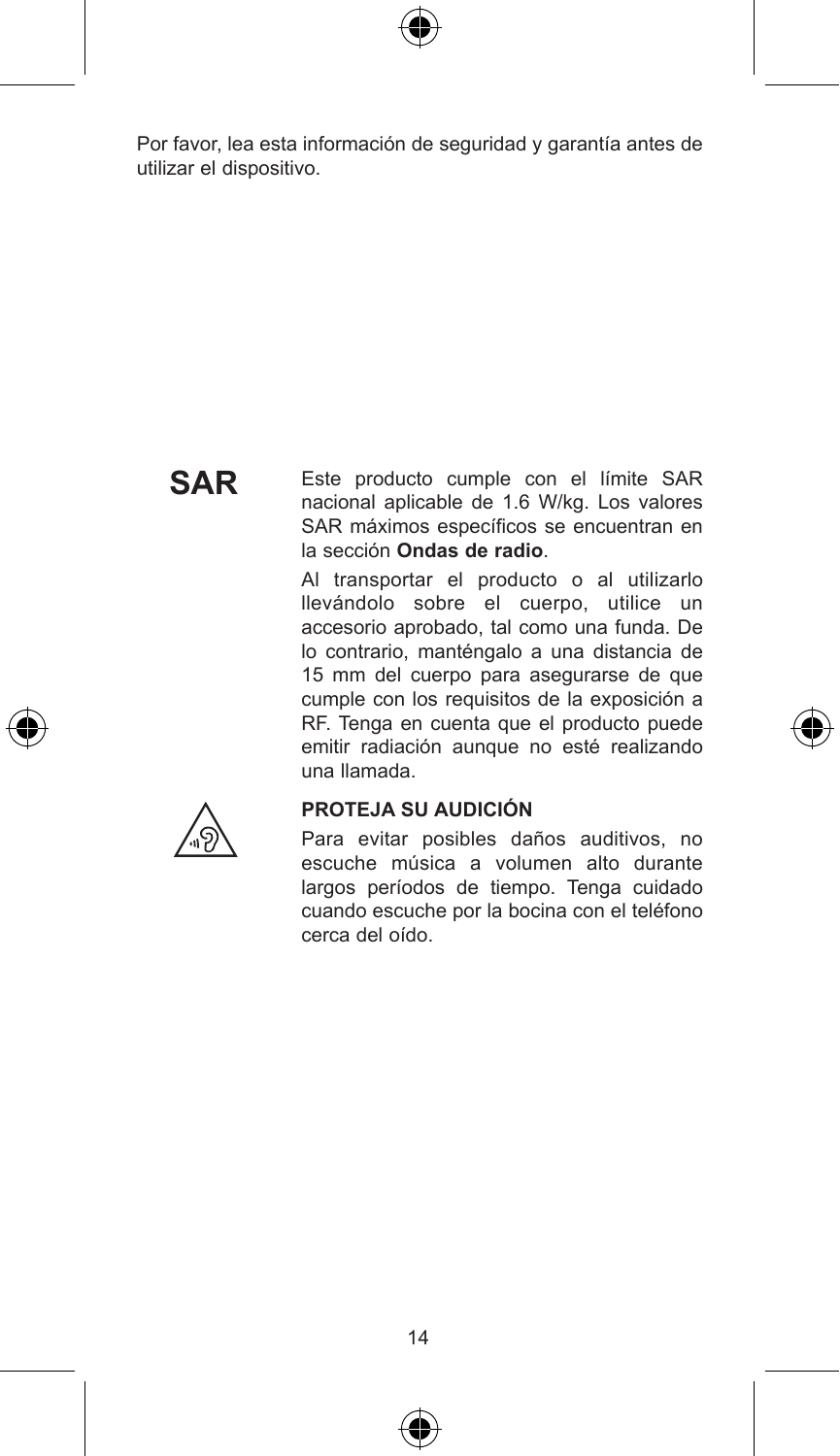

# Precauciones de uso ........

Antes de utilizar su teléfono, lea detenidamente este capítulo. El fabricante no se hará responsable de las consecuencias que resulten de un uso inadecuado del teléfono y/o no conforme a las instrucciones contenidas en este documento referente a la información de seguridad y garantía.

## **SEGURIDAD EN VEHÍCULO:**

Dados los estudios recientes que demuestran que utilizar un teléfono mientras se maneja constituye un factor real de riesgo, incluso cuando se utiliza un accesorio de manos libres (kit de vehículo, auriculares, etc.), se aconseja a los conductores que no lo utilicen hasta que hayan estacionado el vehículo. Consulte las leyes y regulaciones sobre el uso de teléfonos inalámbricos y sus accesorios en las zonas donde maneje. Tenga en cuenta que: el uso de estos dispositivos puede estar prohibido o restringido en algunas áreas.

## **CONDICIONES DE USO:**

- • Se recomienda apagar el teléfono de vez en cuando para optimizar su funcionamiento.
- • Recuerde consultar las normas locales sobre el uso de teléfonos móviles en aviones.
- • Si su teléfono es un dispositivo de una sola pieza, en el que la cubierta y la batería no son extraíbles, si lo desarma la garantía quedará invalidada. Desarmar el teléfono puede ocasionar lesiones corporales si se perfora la batería.
- • Sea siempre muy cuidadoso(a) con su teléfono y guárdelo en un lugar limpio y sin polvo.
- • No exponga su teléfono a condiciones climatológicas o ambientales adversas, como humedad, condensación, lluvia, filtración de líquidos, polvo, brisa marina, etc. La temperatura operativa que recomienda el fabricante oscila entre los -10°C (14°F) y los +45°C (113°F). Si se exceden los 45°C (113°F), la pantalla puede volverse ilegible, pero esta alteración es temporal y no reviste especial gravedad.
- • No intente abrir, desarmar o reparar usted mismo el teléfono.
- • No deje que se le caiga, ni lo arroje al vacío, ni intente doblarlo.
- • Utilice sólo baterías, cargadores y accesorios recomendados por TCL Communication Ltd. y sus afiliados compatibles con el modelo de su teléfono. En caso contrario, TCL Communication Ltd. y sus filiales declinan toda responsabilidad en caso de daños.



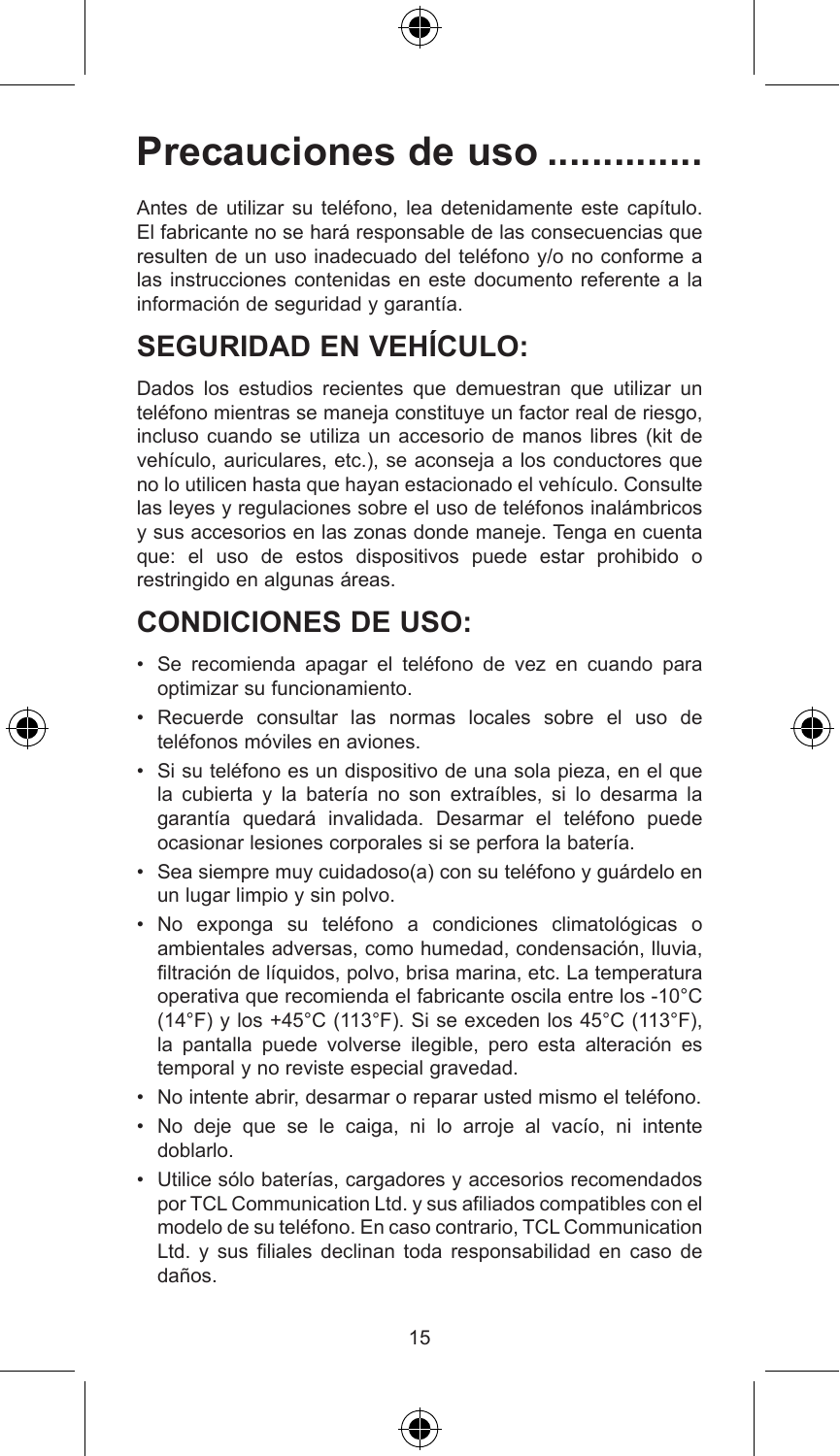- • El teléfono no debe desecharse en un vertedero municipal. Compruebe las normas locales referente a desechar productos electrónicos.
- • Recuerde realizar respaldos de seguridad o mantener un registro por escrito de toda la información importante almacenada en su teléfono.
- • Algunas personas son propensas a padecer ataques epilépticos o pérdidas de conocimiento causadas por las luces brillantes como las de los videojuegos. Estos pueden producirse incluso aunque la persona no los haya padecido antes. Si ha experimentado alguno de estos ataques o pérdidas de conocimiento, o si su familia presenta un historial con antecedentes de este tipo, consulte a su médico antes de jugar videojuegos, o antes de activar las luces brillantes en su teléfono.
- • Los padres deben supervisar el uso que hagan sus hijos de los videojuegos u otras funciones que incorporan luces intermitentes en los teléfonos. Todas las personas deberán dejar de utilizarlo y consultarán a su médico en caso de que se produzca alguno de los siguientes síntomas: convulsiones, contracciones oculares o musculares, pérdida de consciencia, de la orientación o de la movilidad.

### **RESPETO DE LA VIDA PRIVADA:**

Le recordamos que debe respetar las leyes y regulaciones en vigor en su país sobre la toma de fotos y la grabación de sonidos con el teléfono. Conforme a estas reglas y leyes, puede estar estrictamente prohibido tomar fotos o grabar las voces de otras personas o cualquiera de sus atributos personales, así como reproducir o distribuir estas, ya que se puede considerar una invasión de la vida privada. Es responsabilidad exclusiva del usuario asegurarse de que tiene la autorización previa, si fuera necesaria, de grabar conversaciones privadas o confidenciales o de tomar fotos de otra persona. El fabricante, el distribuidor o el vendedor del teléfono (incluida la operadora) no se harán responsables de las consecuencias que resulten de una utilización inadecuada del dispositivo.

## **BATERÍA Y ACCESORIOS:**

#### **Para dispositivos de una sola pieza:**

Tome las siguientes precauciones:

- • No intente extraer la cubierta trasera.
- • No intente quitar, reemplazar ni abrir la batería.
- • No perfore la cubierta trasera del teléfono.
- • No queme ni tire a la basura el teléfono, ni lo exponga a temperaturas superiores a 60°C (140°F).

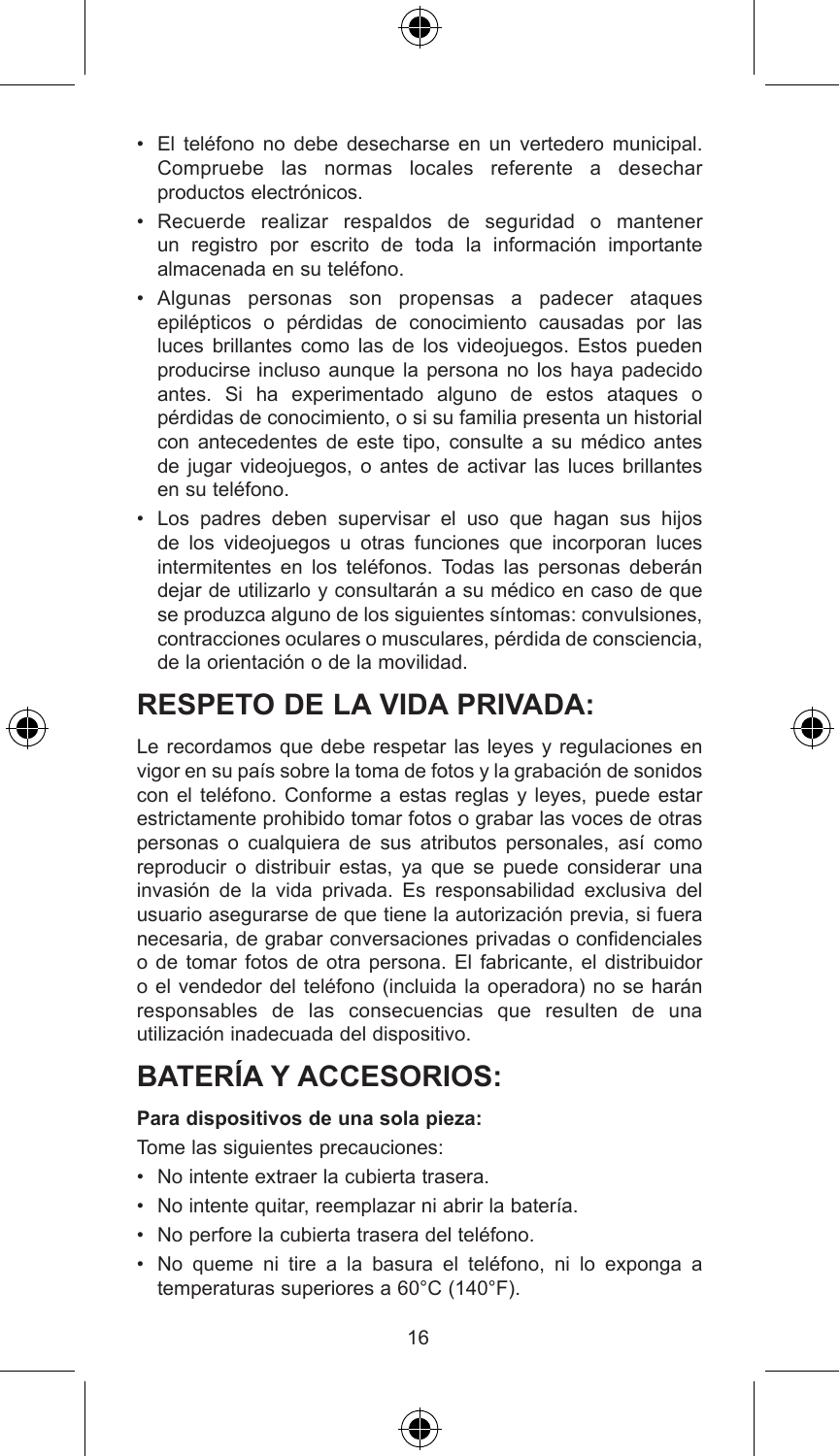

El teléfono y la batería, como dispositivo único, debe desecharse en conformidad con la legislación sobre la protección del medio ambiente en vigor.



Si el teléfono, la batería o los accesorios tienen este símbolo, deberá llevarlos a uno de estos puntos de recolección cuando estén fuera de uso:

- Centros de eliminación de residuos municipales, con contenedores especiales para este tipo de equipos.
	- • Contenedores en los puntos de venta.

Los productos serán reciclados para prevenir que se eliminen sustancias en el medio ambiente, y sus componentes serán reutilizados.

#### **En los países de la Unión Europea:**

El acceso a los puntos de recolección es gratuito. Todos los productos que lleven ese símbolo deberán depositarse en esos puntos.

#### **En los países que no son miembros de la Unión Europea:**

Si el país o región cuenta con facilidades de reciclaje y recolección, estos productos no deberán desecharse en basureros ordinarios. Se deberán llevar a los puntos de recolección para que puedan ser reciclados.

En los Estados Unidos, puede saber más sobre el Programa de Reciclaje CTIA en https://www.ctia.org/

**¡ATENCIÓN!** RIESGO DE EXPLOSIÓN AL SUSTITUIR LA BATERÍA POR OTRA DE MODELO INCORRECTO. PARA ELIMINAR LAS BATERÍAS USADAS, SIGA LAS INSTRUCCIONES INDICADAS.

#### **CARGADORES:**

Cargadores de casa A.C./ Cargadores de viaje operarán dentro del rango de temperatura de: 0°C (32°F) a 40°C (104°F).

Los cargadores diseñados para su teléfono cumplen las normas de seguridad para los equipos de tratamiento de la información y de oficina. Debido a las diferentes características eléctricas aplicables, el cargador que ha comprado en un país puede resultar incompatible en otro país. Están diseñados sólo para este uso.

Características eléctricas (según el país):

Cargador de viaje: Entrada: 100-240V, 50/60Hz, 0.5A

Salida: 5V, 3A/ 9V, 2A/ 12V, 1.5A

Batería: Litio 4500mAh



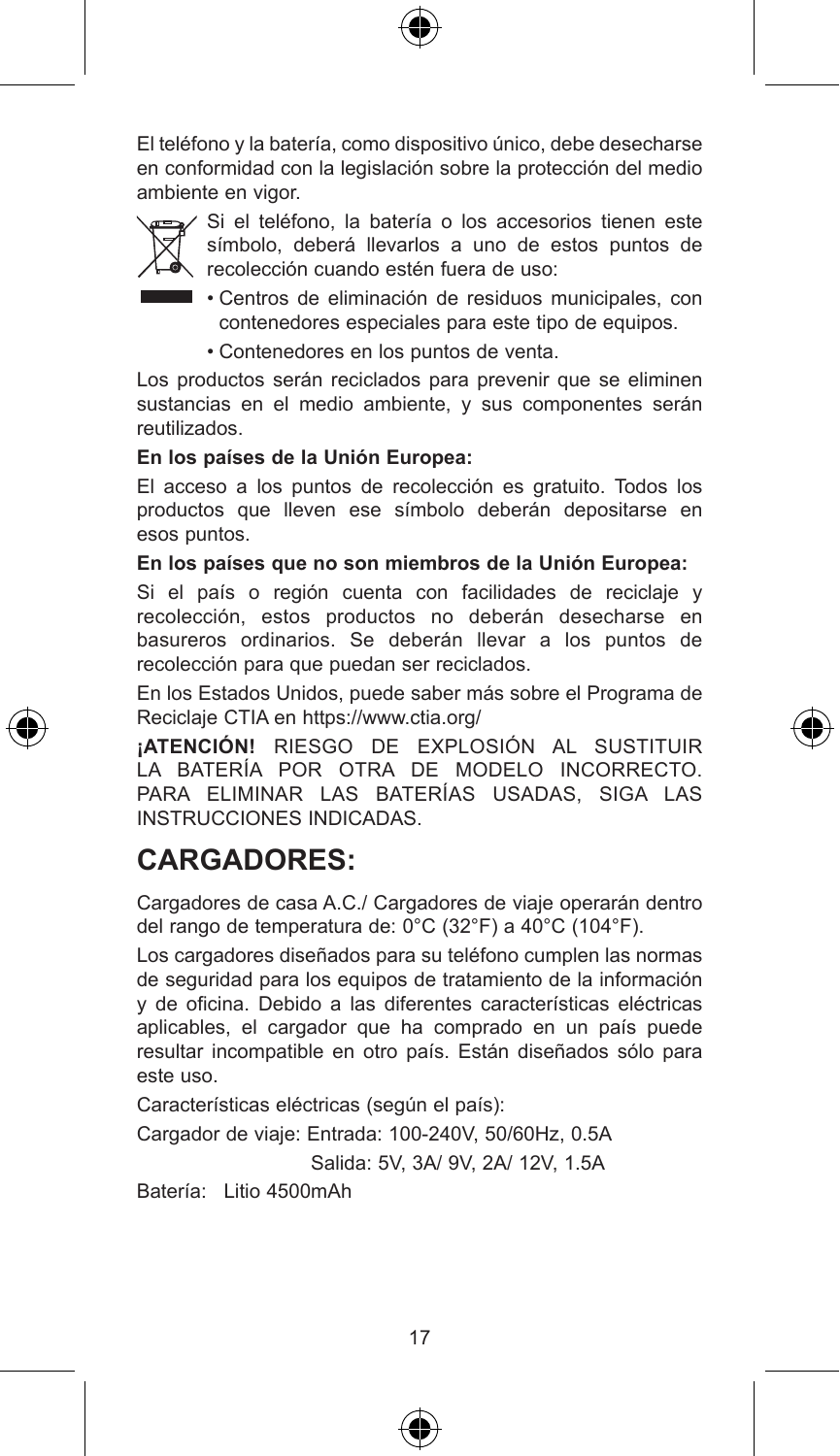# Ondas de radio ......

ESTE TELÉFONO CUMPLE CON LAS EXIGENCIAS ESTATALES EN MATERIA DE EXPOSICIÓN A LAS ONDAS DE RADIO.

El teléfono es un transmisor y receptor de ondas radioeléctricas. Ha sido diseñado y fabricado a fin de respetar los límites de exposición a las radiofrecuencias (RF). Estos límites forman parte de las normas globales y de los niveles de radiofrecuencias autorizados para el público. Estas normas se basan en estándares preparados por organizaciones científicas independientes mediante la evaluación periódica y exhaustiva de estudios científicos. Dichos límites incluyen un margen de seguridad importante destinado a garantizar la seguridad de todos, sea cual sea la edad o el estado de salud.

La norma de exposición para teléfonos utiliza una unidad de medida conocida como índice de absorción específico o SAR. El límite de SAR establecido por las autoridades públicas, tales como la FCC (Federal Communications Commission = Comisión Federal de Comunicaciones) del gobierno estadounidense o la ISEDC (Innovation, Science and Economic Development Canada = Innovación, Ciencia y Desarrollo Económico de Canadá), es de 1.6 W/Kg en promedio sobre 1 un gramo de tejido humano. Las pruebas han sido efectuadas en teléfonos que emiten a su nivel de potencia máximo en todas las bandas de frecuencias y en posiciones de funcionamiento estándares.

Este dispositivo cumple con el SAR para la población en general y con los límites de exposición no controlados en ANSI/IEEE C95.1-1992 y ha sido probado de conformidad con la medición de métodos y procedimientos especificados en IEEE1528.

La FCC ha concedido una autorización de equipo para este teléfono; todos los niveles de SAR informados se han evaluado y cumplen las normas de exposición a radiofrecuencia de la FCC. La información del SAR de este modelo de teléfono está archivada en la FCC y puede encontrarse en la sección Mostrar concesión de www.fcc.gov/oet/ea/fccid después de buscar el ID de FCC ID : 2ACCJH137

Aunque el SAR se establece al máximo nivel de potencia certificado, el nivel SAR real del teléfono durante su funcionamiento puede ser inferior a dicho valor máximo. Así pues, el teléfono ha sido diseñado para utilizar únicamente la potencia estrictamente necesaria a fin de asegurar su conexión a la red. En general, cuanto más cerca se encuentra un usuario de una antena de estación de base inalámbrica, más bajas serán las salidas de potencia del teléfono. Antes de que un modelo de teléfono esté disponible para su venta al público, debe demostrar el cumplimiento con las regulaciones y normas nacionales.



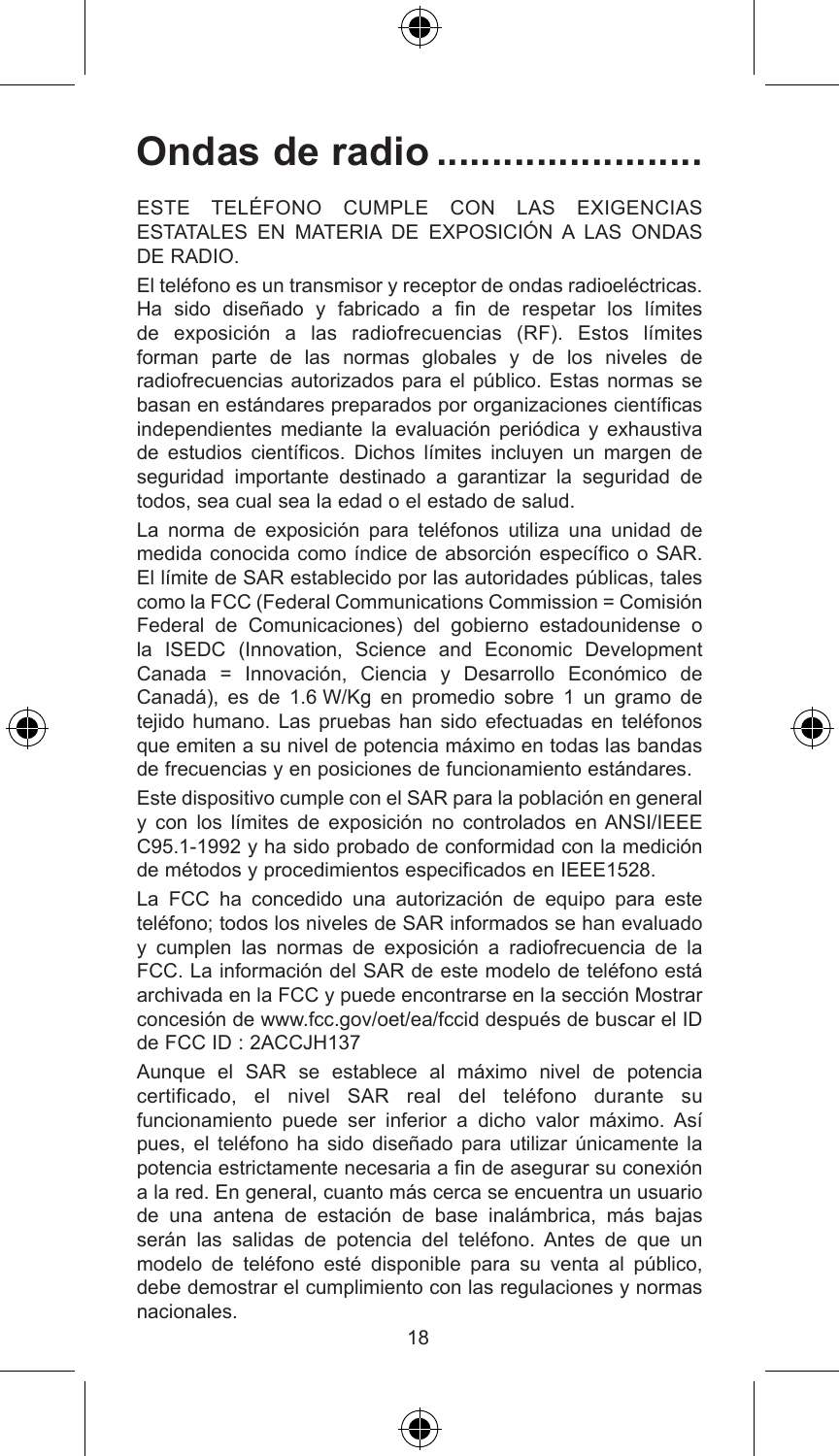El valor máximo de SAR probado en este modelo de teléfono es 1 W/kg para su uso cerca de la oreja y 0.8 W/kg para su uso cerca del cuerpo.

Si bien los niveles de SAR varían de un teléfono y modo de uso a otro, todos cumplen las exigencias gubernamentales en materia de exposición a las radiofrecuencias.

Para su uso pegado al cuerpo, el teléfono cumple con las normas en materia de exposición a las radiofrecuencias siempre que se use con accesorios no metálicos y con el teléfono como mínimo a 15 mm del cuerpo. El uso de otro accesorio puede no cumplir con las exigencias de exposición FCC RF.

Encontrará información adicional sobre el nivel específico de absorción (SAR) en el sitio web de Cellular Telecommunications & Internet Association (CTIA): http://www.ctia.org/.

La Organización Mundial de la Salud (OMS) considera que el estado actual de los conocimientos científicos no justifica la toma de precauciones especiales para el uso de teléfonos. En caso de inquietud, una persona puede optar por limitar su exposición, o la de sus hijos, a las radiofrecuencias disminuyendo la duración de las comunicaciones o utilizando la opción "manos libres" (o kit manos libres portátil) que permite alejar el teléfono de la cabeza y el cuerpo. Para obtener información adicional de la OMS sobre los campos electromagnéticos y la salud pública, ingrese al siguiente sitio web: http://www.who.int/peh-emf.

Nota: Este dispositivo ha sido probado y se confirma que cumple con los límites para un dispositivo digital Clase B, de conformidad con la parte 15 de las Reglas FCC. Estos límites están diseñados para ofrecer una protección razonable en contra de la interferencia dañina cuando el equipo se opera en un entorno comercial. Este equipo genera, usa y puede emitir energía de radiofrecuencia, por lo que en el caso de no instalarse ni usarse de acuerdo con el instructivo de uso podría causar una interferencia dañina en las radiocomunicaciones. No obstante, no se garantiza que no se produzca ninguna interferencia en la recepción de radio o televisor, lo que puede comprobarse encendiendo y apagando el equipo. Es recomendable que el usuario corrija dichas interferencias mediante uno o varios de los siguientes procedimientos:

- • Cambie la orientación o la ubicación de la antena receptora.
- • Aumente la separación entre el equipo y el receptor.
- • Conecte el equipo a una toma de corriente de un circuito distinto al que está conectado el receptor.
- • Consulte con el distribuidor o técnico de radio o televisor cualificado para obtener asistencia.

Los cambios o modificaciones que no hayan sido expresamente aprobados por la parte responsable por el cumplimiento de las normas, podría cancelar el derecho del usuario a usar el equipo.





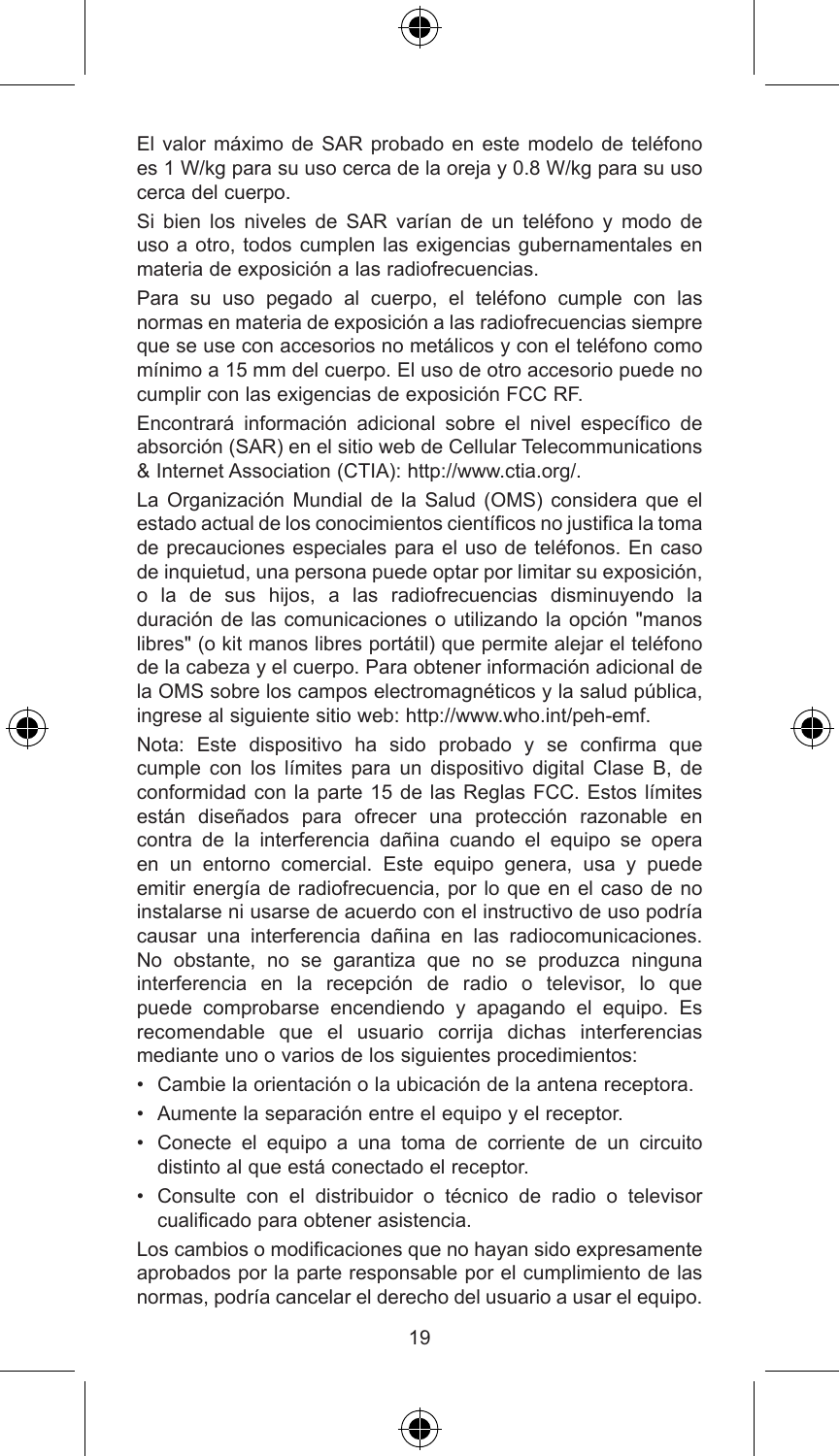

Para dispositivos de recepción asociados con un servicio de radio bajo licencia (Radio FM por ejemplo), se aplica la siguiente declaración:

Este teléfono cumple con las normas del artículo 15 de la FCC y con los estándares RSS de exención de licencia de Innovación, Ciencia y Desarrollo Económico de Canadá.

La operación se encuentra sujeta a las siguientes dos condiciones:

- • Este dispositivo podría no causar interferencias dañinas.
- Este dispositivo debe aceptar cualquier interferencia recibida, incluyendo la interferencia que podría causar una operación no deseada.

Su teléfono está equipado con una antena integrada. Para beneficiarse de una calidad de funcionamiento óptima durante sus comunicaciones, no toque ni deteriore la antena.

Puesto que los dispositivos móviles ofrecen distintas funciones, pueden utilizarse en distintas posiciones además de junto al oído. En estos casos, el dispositivo seguirá las normas cuando se use con auriculares o cable de datos USB.

Si utiliza otro accesorio, asegúrese de que el producto que utilice esté libre de metales y coloque el teléfono a una distancia mínima de 15 mm del cuerpo.

Tenga en cuenta que al utilizar este dispositivo es posible que algunos de sus datos personales se compartan en el dispositivo principal. Es responsabilidad suya proteger sus datos personales y no compartirlos con ningún dispositivo de terceros o no autorizado conectado al suyo. Si su producto tiene Wi-Fi, conéctelo sólo a redes Wi-Fi de confianza. Asimismo, cuando utilice el producto como punto de acceso Wi-Fi (si está disponible), utilice la seguridad de la red. Estas precauciones impedirán el acceso no autorizado a su dispositivo. El dispositivo puede almacenar información personal en diversas ubicaciones, como la tarjeta SIM, la tarjeta de memoria y la memoria incorporada. Asegúrese de eliminar o borrar toda la información personal antes de reciclar, devolver o regalar el dispositivo. Seleccione las aplicaciones y actualizaciones detenidamente e instálelas únicamente si provienen de fuentes de confianza. Algunas aplicaciones pueden afectar al rendimiento del dispositivo o tener acceso a información privada, como información de la cuenta, datos de llamadas, información de ubicación y recursos de redes.





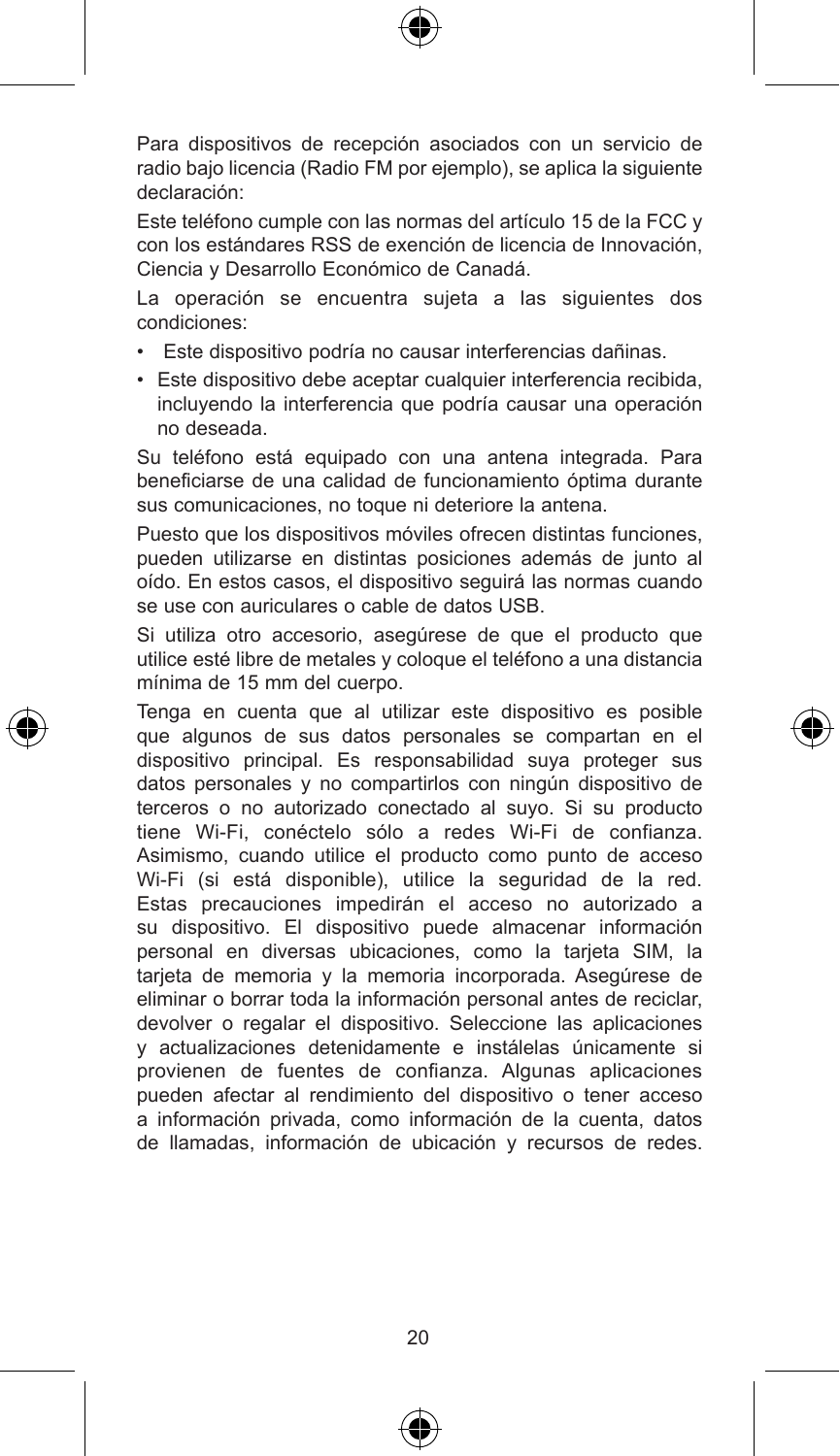

Tenga en cuenta que todos los datos que comparta con TCL Communication Ltd. se almacenarán de acuerdo con la legislación aplicable sobre protección de datos. Con esta finalidad, TCL Mobile Limited implementa y mantiene medidas organizativas y técnicas para proteger todos los datos personales, por ejemplo contra su procesamiento ilegal o no autorizado y contra daños o su pérdida o destrucción accidental, por lo que estas medidas proporcionarán un nivel de seguridad adecuado en relación con:

- • Las opciones técnicas disponibles.
- • Los costos de implementación de las medidas.
- • Los riesgos que pueden surgir durante el tratamiento de los datos personales.
- • La confidencialidad de los datos personales procesados.

Puede tener acceso a su información personal, revisarla y modificarla en cualquier momento iniciando sesión en su cuenta de usuario, entrando en su perfil de usuario o entrando en contacto con nosotros directamente. Si nos solicita que modifiquemos o eliminemos sus datos personales, podemos pedirle que presente un documento de identidad antes de procesar su solicitud.





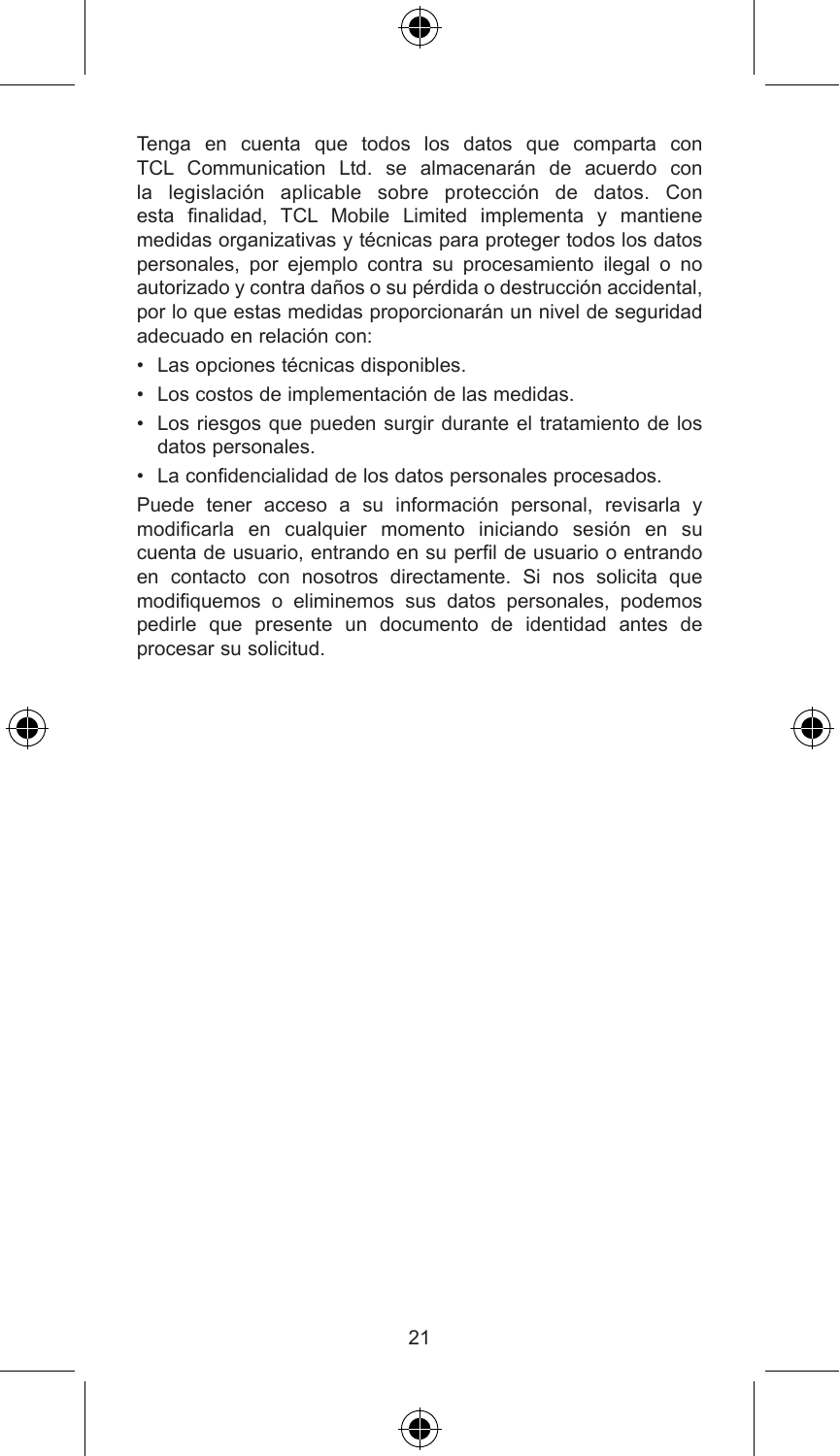Licencias ......

El logotipo de microSD es una marca de  $SD-3C$ , LLC.

La marca y el logotipo de la palabra Bluetooth son propiedad de Bluetooth SIG, Inc. y el uso de dichas marcas por parte de TCL Communication Ltd. y sus filiales está permitido bajo licencia. Otras marcas y nombres comerciales pertenecen a sus respectivos propietarios.

> **TCL T768O** ID de declaración de Bluetooth D054212

- El logotipo de Wi-Fi es una marca de WiFi certificación de Wi-Fi Alliance. CERTIFIED
- Google, el logotipo de Google, Android, el Google logotipo de Android, Google Search, Google Maps, Gmail, YouTube, Google Play Store y Hangouts son marcas registradas de Google Inc.

El robot de Android está reproducido o modificado a partir del trabajo creado y compartido por Google y se utiliza según los términos que se describen en la Licencia de atribución de Creative Commons 3.0 (el texto se mostrará al acceder a **Condiciones de Google** en **Ajustes > Sistema > Acerca del teléfono > Información legal**) (1).

Ha adquirido un producto que utiliza programas de código abierto (http://opensource.org/) mtd, msdosfs, netfilter/iptables e initrd en código de objeto y otros programas de código abierto obtenidos bajo licencia según la Licencia pública general de GNU y la Licencia de Apache.

Le proporcionaremos una copia completa de los códigos de origen correspondientes a petición en un período de tres años a partir de la distribución del producto por TCL Communication Ltd.

Puede descargar los códigos de origen en https://sourceforge. net/projects/tcl-mobile/files/. La provisión de códigos de origen es sin costo en Internet.

(1) Puede no estar disponible en algunos países.



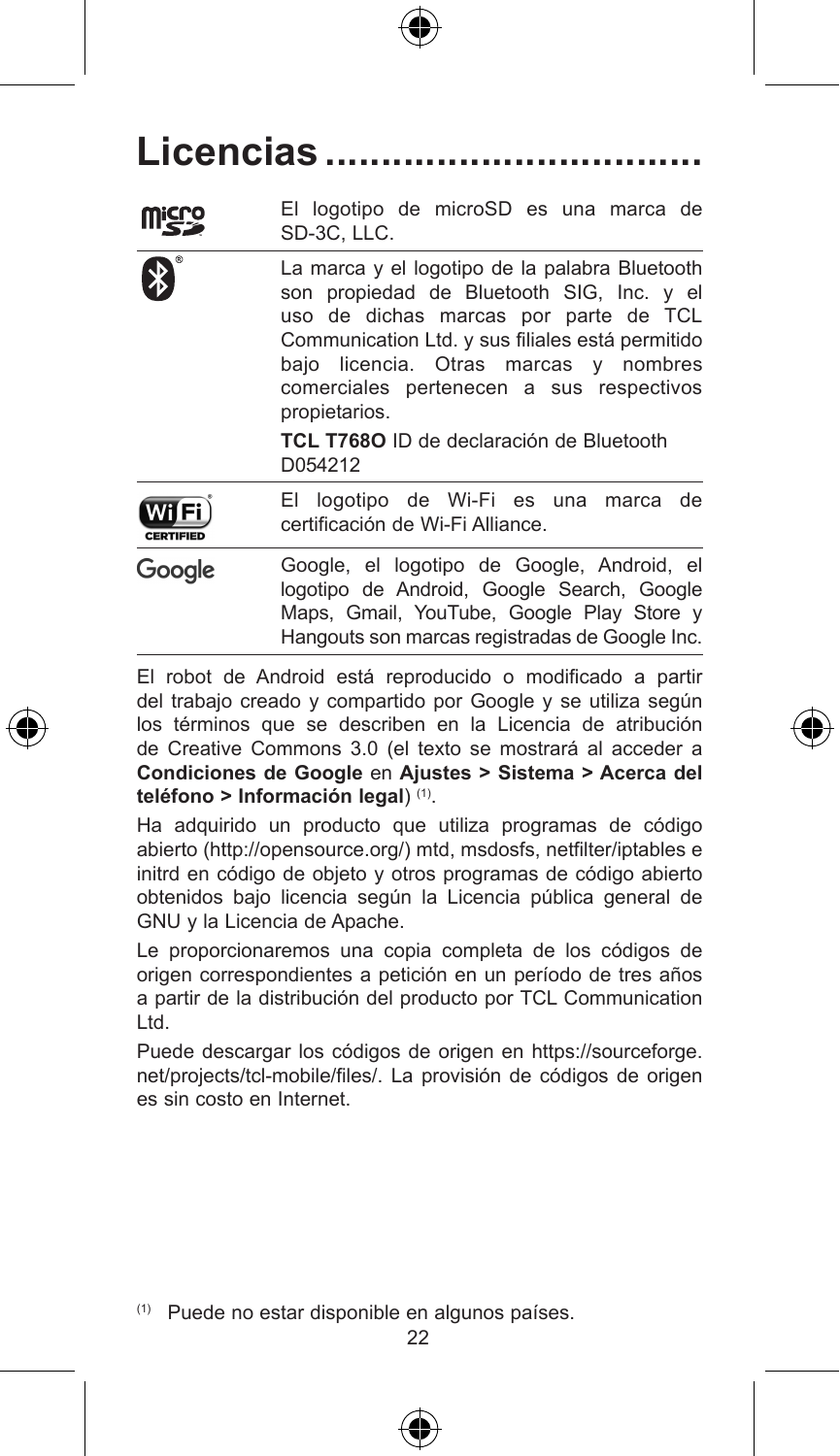## **Información de EE. UU. relativa a los requisitos de la FCC (Federal Communications Commission) en cuanto a la compatibilidad con audífonos en dispositivos inalámbricos**

Cuando se utilizan algunos dispositivos inalámbricos cerca de determinados aparatos auditivos (como audífonos e implantes cocleares), los usuarios pueden percibir un zumbido, murmullo o chirrido. Algunos aparatos auditivos son más inmunes que otros a estas interferencias, y la cantidad de interferencias generadas por los dispositivos inalámbricos también varía según el modelo.

El sector de los teléfonos inalámbricos ha desarrollado clasificaciones para ayudar a los usuarios de aparatos auditivos a encontrar dispositivos inalámbricos compatibles con dichos aparatos auditivos. No se han clasificado todos los dispositivos inalámbricos. Los dispositivos inalámbricos clasificados mostrarán la clasificación en la caja junto a información acerca de autorizaciones relevantes.

Las clasificaciones no suponen ninguna garantía. Los resultados variarán en función del aparato auditivo y la discapacidad auditiva del usuario. Si su aparato auditivo es vulnerable a las interferencias, es posible que no pueda utilizar correctamente un dispositivo inalámbrico clasificado. Consultar con su experto en salud auditiva y probar el dispositivo inalámbrico con el aparato auditivo es la mejor forma de evaluar si este satisface sus necesidades personales.

Este smartphone ha sido probado y clasificado para su uso con audífonos para algunas de las tecnologías inalámbricas que utiliza. Sin embargo, es posible que se utilicen otras tecnologías inalámbricas en este smartphone que no se hayan probado para su uso con audífonos. Es importante que pruebe las distintas características del smartphone meticulosamente y en distintas ubicaciones para determinar si oye alguna interferencia al utilizar este smartphone con su audífono o su implante coclear. Solicite al proveedor de servicios inalámbricos las políticas de devolución o cambio, además de información sobre la compatibilidad con audífonos.

Clasificación de compatibilidad con audífono para este smartphone: M3/T3.

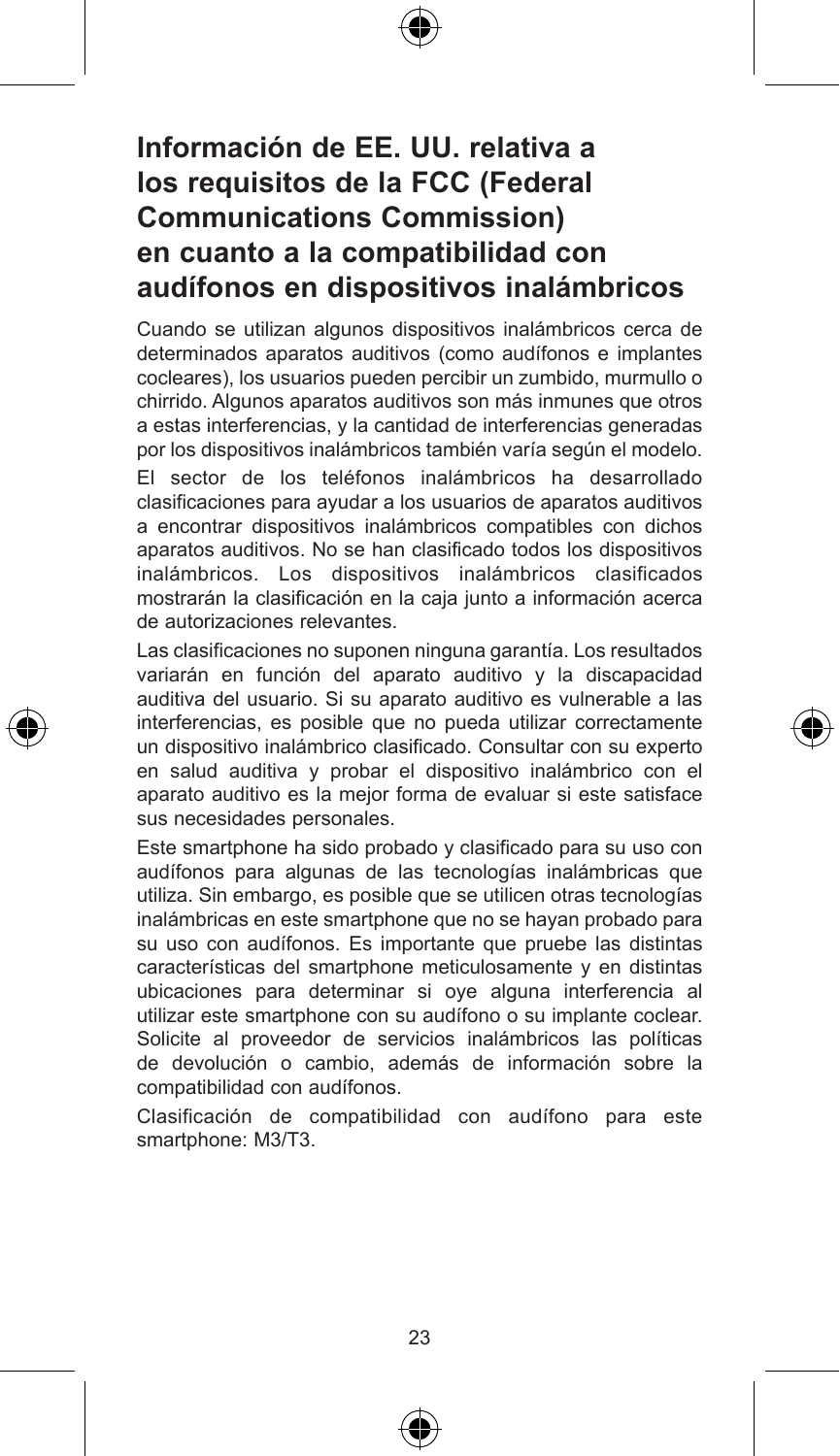## **Cómo funcionan las clasificaciones**

**Clasificaciones M:** los dispositivos inalámbricos con la clasificación M3 o M4 cumplen los requisitos de la FCC y es probable que generen menos interferencias con los aparatos auditivos que los dispositivos inalámbricos que no se han clasificado. M4 es la mejor clasificación.

**Clasificaciones T:** Los dispositivos inalámbricos con la clasificación T3 o T4 cumplen los requisitos de la FCC y es probable que se puedan utilizar mejor con una bobina de un audífono ("Botón T" o "Botón Telefónico") que otros dispositivos inalámbricos no clasificados. T4 es la mejor clasificación o la más alta de las dos. (Tenga en cuenta que no todos los aparatos auditivos tienen bobinas).

También es posible medir la inmunidad a este tipo de interferencia de los aparatos auditivos. El fabricante de su aparato auditivo o su experto en salud auditiva puede ayudarle a encontrar resultados para su aparato auditivo. Cuanto más inmune sea el audífono, menos probabilidad tendrá de experimentar interferencias con dispositivos inalámbricos.

Para obtener más información sobre las acciones que ha tomado la FCC con respecto a la compatibilidad del audífono con dispositivos inalámbricos y otros pasos que la FCC ha llevado a cabo para asegurar que las personas con discapacidades tengan acceso a servicios de telecomunicaciones, visite www. fcc.gov/cgb/dro.

FCC ID: 2ACCJH137.

- a) 20.19(f)(1): una explicación del sistema de clasificación ANSI C63.19.
- b) La comunicación 20.19(f)(2)(i) para auriculares con certificado ANSI C63.19 que no han sido probados para funcionamiento con T-Coil de acuerdo con lo establecido por la OET en la publicación de la KDB 285076 D02 requiere que se informe de que los auriculares no disponen de la clasificación relevante para dicha operación.

# Información general .........

- • **Página web:** www.tcl.com
- • **Fabricante:** TCL Communication Ltd.
- • **Dirección:** 5/F, Building 22E, 22 Science Park East Avenue, Hong Kong Science Park, Shatin, NT, Hong Kong
- • **Ruta de etiquetado electrónico:** Toque **Ajustes > Sistema > Normativa y Seguridad** o pulse \*#07# para obtener más información sobre el etiquetado (1), como el ID de FCC.

(1) Depende de cada país.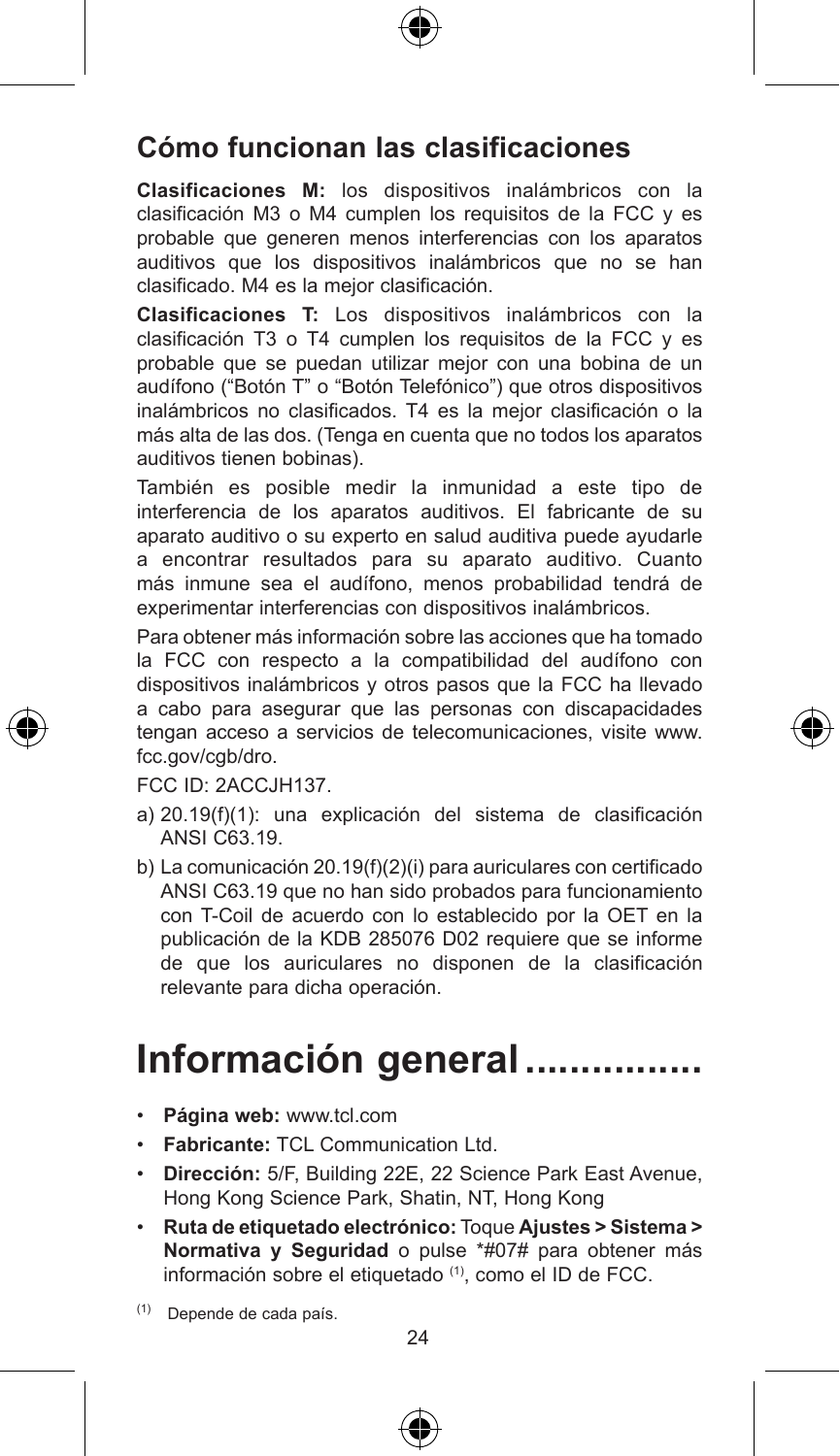

En nuestro sitio de Internet, podrá consultar nuestra sección de preguntas frecuentes (FAQ). También puede entrar en contacto con nosotros por correo electrónico para consultar cualquier duda que tenga.

Su teléfono es un transceptor que funciona con 2G en cuatribanda (850/900/1800/1900 MHz), 3G en triple bandas (B2/4/5), LTE (B2/4/5/12(MFBI)13/25/26/41/66/71), 5G (n2/n5/ n25/n41/n66/n71).

## **Protección contra robo (1)**

Su teléfono se identifica por un número IMEI (número de serie) que se encuentra en la etiqueta de la caja y en la memoria del teléfono. Le recomendamos que anote el numero la primera vez que utilice el teléfono ingresando \*#06# y que lo guarde en un lugar seguro. Es posible que la policía o la operadora se lo soliciten si le roban el teléfono. Con este número se podrá bloquear el teléfono e impedir su uso por otra persona, incluso con una nueva tarjeta SIM.

#### **Exención de responsabilidad**

Es posible que encuentre diferencias entre la descripción en esta guía y el funcionamiento real del teléfono, dependiendo de su versión del software o de los servicios específicos de cada operadora.

TCL Communication Ltd. no se responsabiliza legalmente de dichas diferencias si existieran, ni tampoco de las posibles consecuencias, cuya responsabilidad debería recaer en la operadora.

#### **Garantía limitada**

Para obtener información sobre la garantía de su dispositivo, visite los sitios web de EE. UU. y Canadá en https://www.tcl. com/us/en/mobile/warranty.



**ADVERTENCIA:** Cáncer y Daño Reproductivowww.P65Warnings.ca.gov

25 (1) Verifique la disponibilidad de este servicio con su operadora.